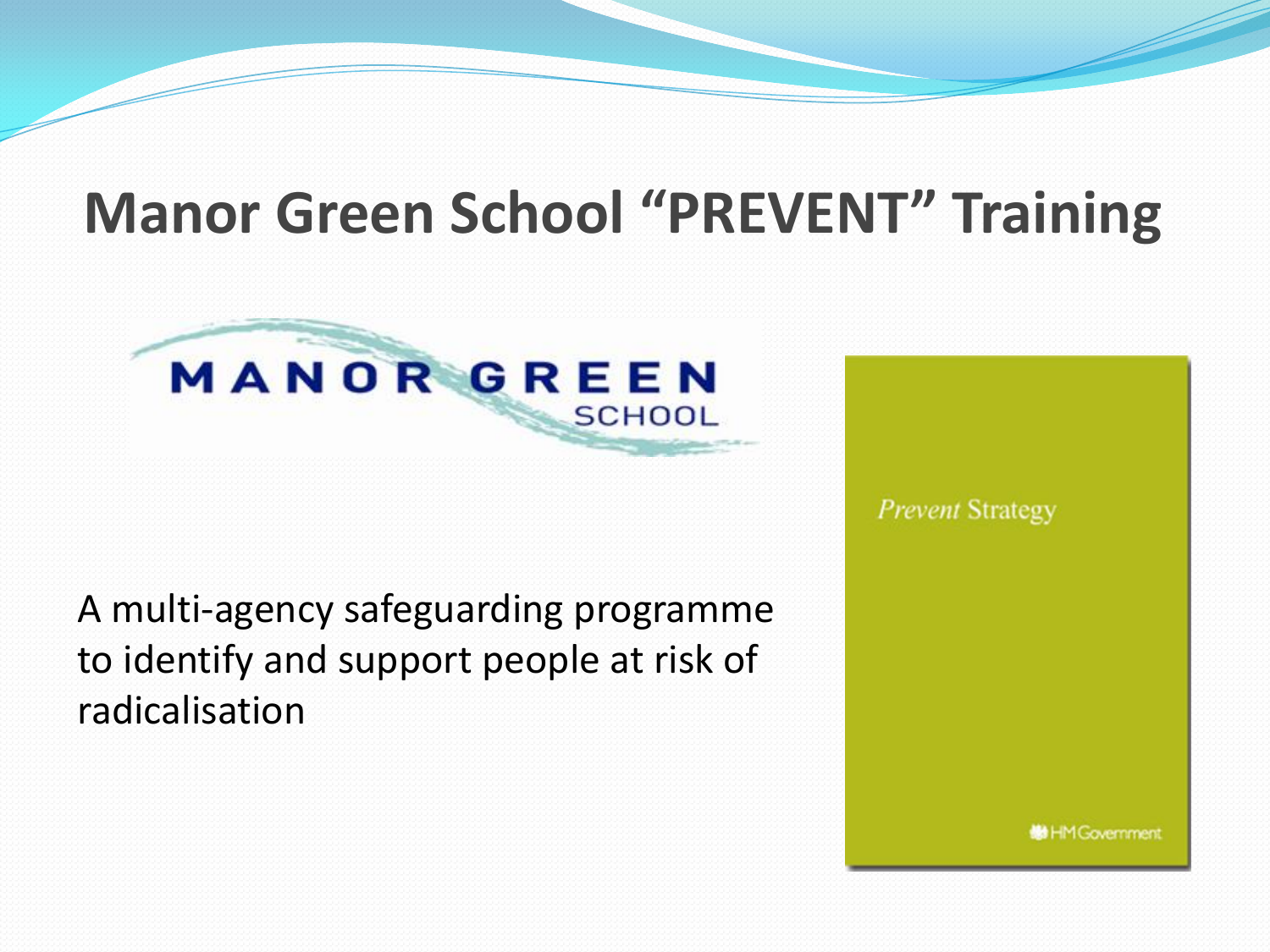#### **The Aim**

This is a workshop to raise awareness of Prevent, taking you from zero now, if we were ranking your knowledge of Prevent, to 1 or possibly 2 out of 10.

Having a basic understanding of Prevent will still mean you could make a difference to vulnerable people….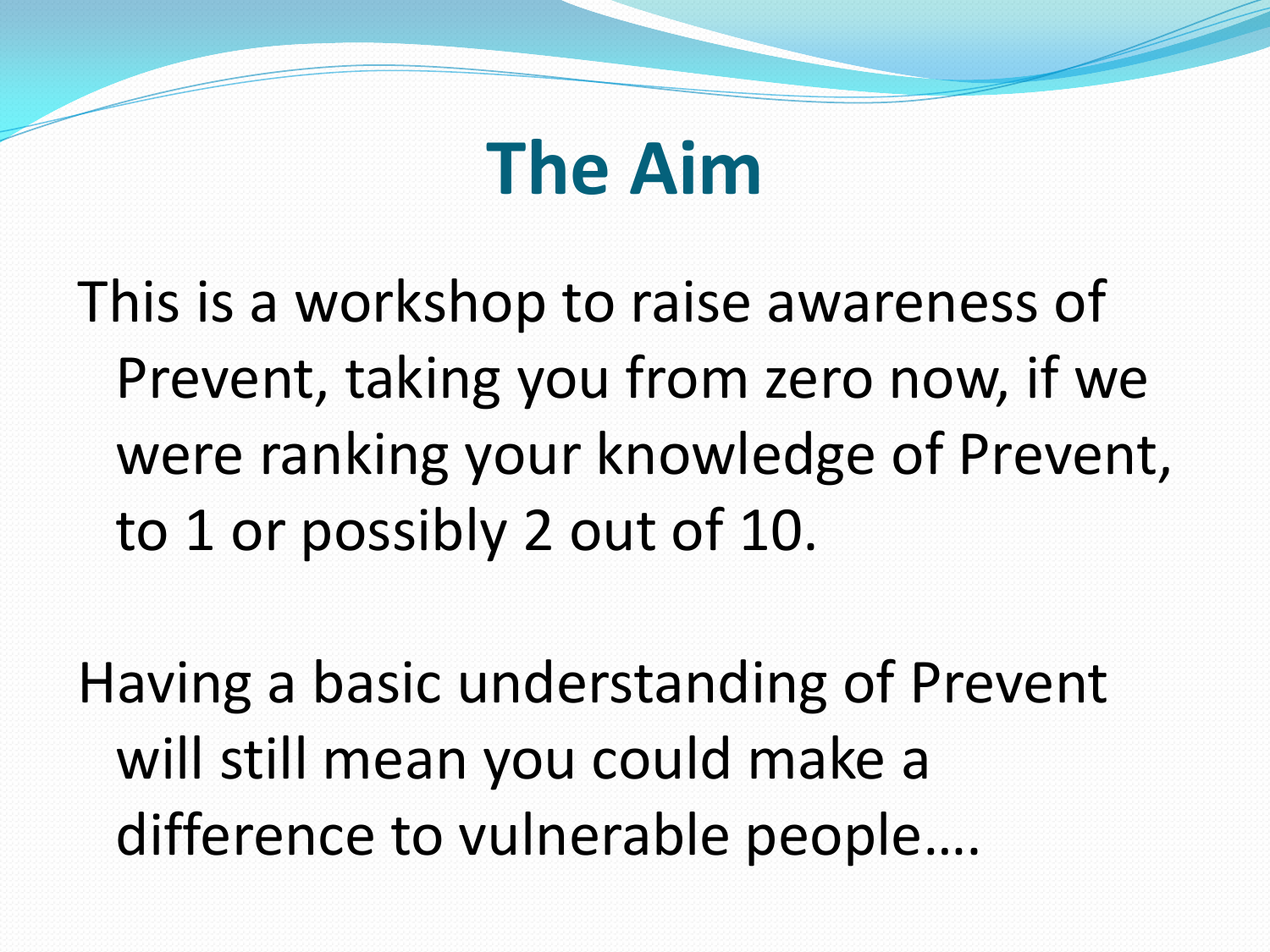### **What is Prevent?**

**Prevent is part of the UK's counter terrorism strategy, preventing people from becoming involved in terrorism or supporting terrorism**

Today we will:

- Provide understanding of Prevent's aims
- Think about who may be vulnerable to terrorism
- See why some people are able to influence and manipulate others to commit crimes
- Recognise when a vulnerable individual may be in need of your help
- Be clear on what help and support looks like in this school and area, and who you should turn to if you have concerns
- VIDEO 1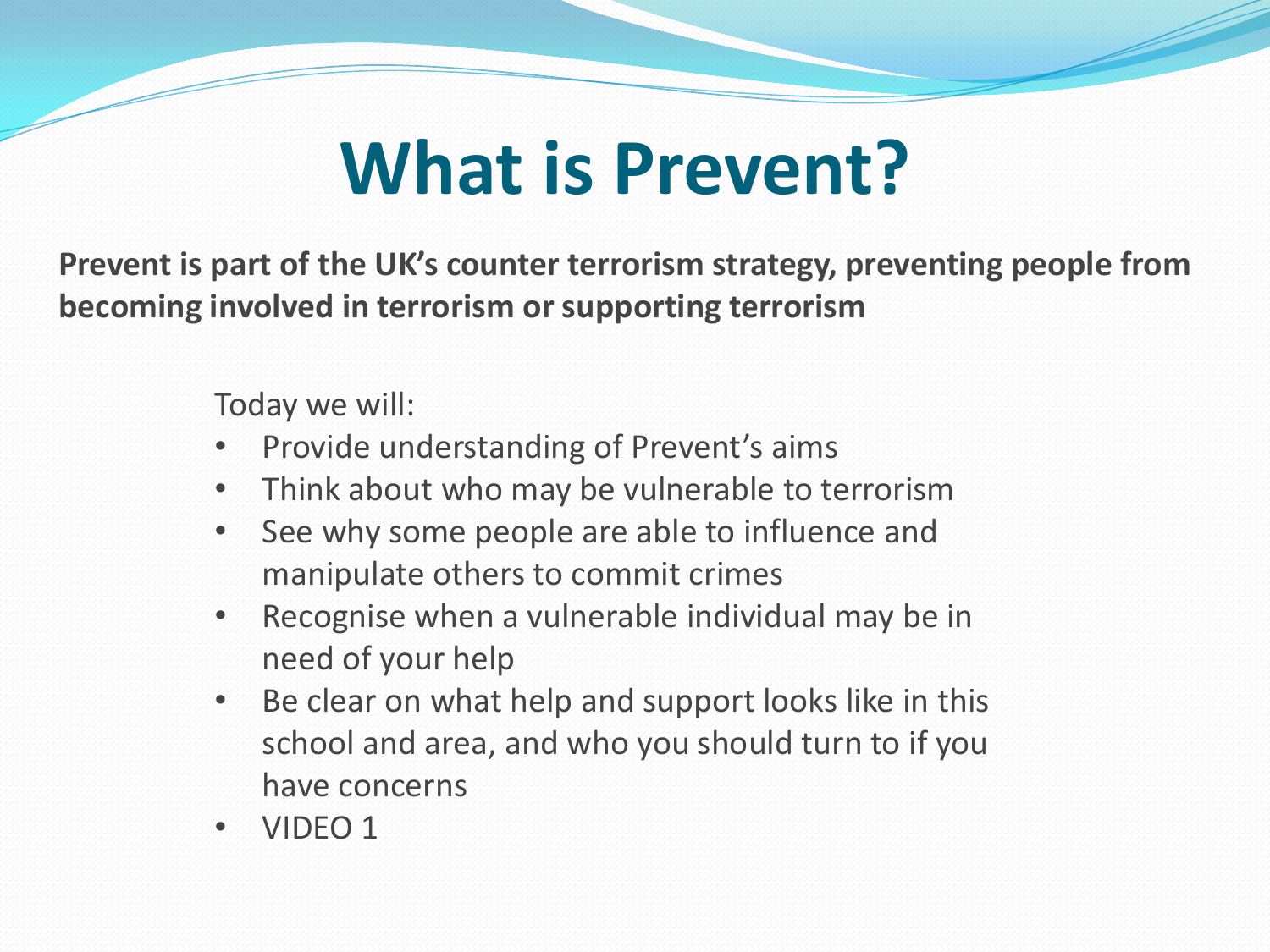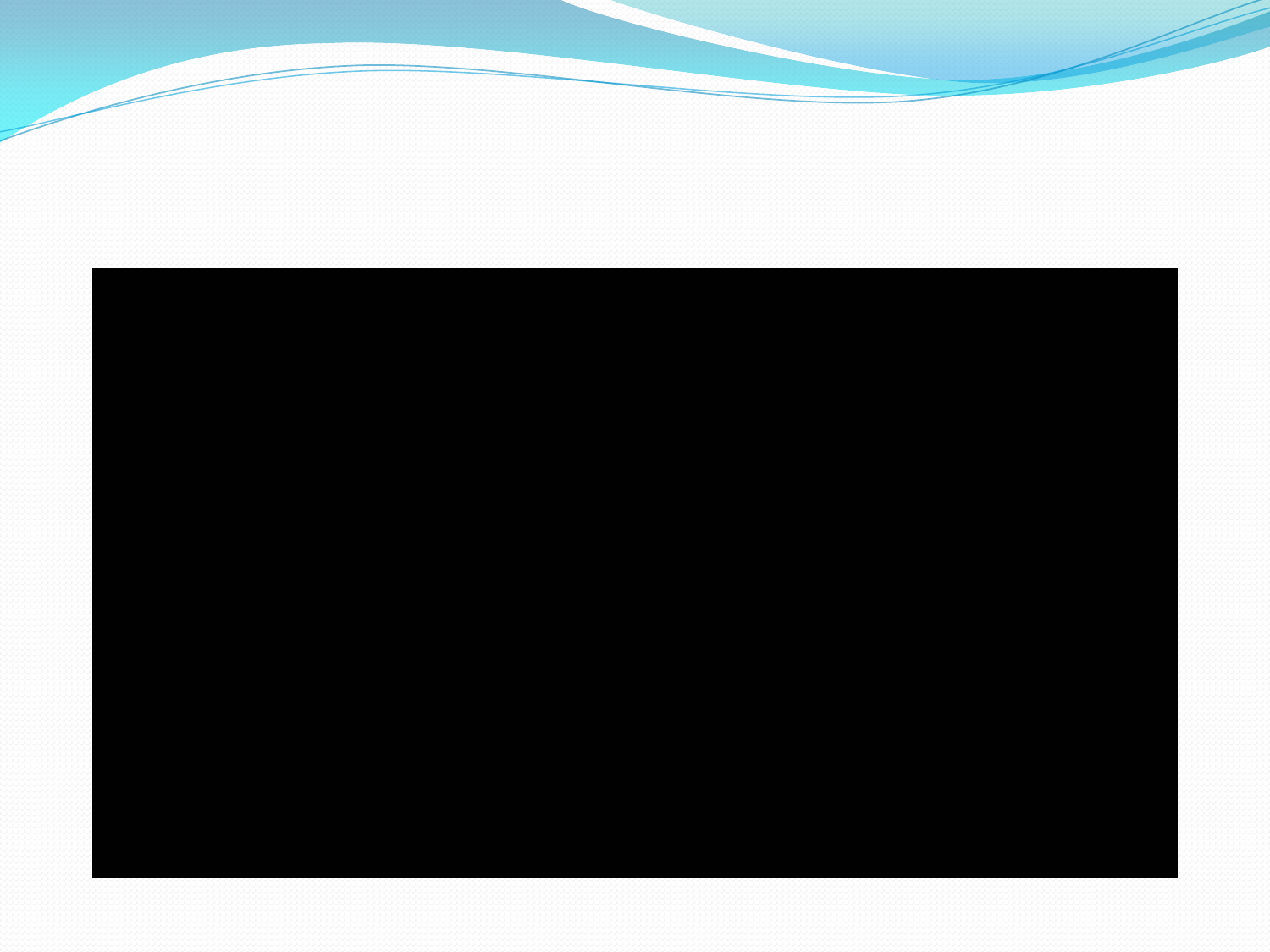## **Violent Extremism**

"Activists that commit criminal activity motivated by a political or cultural view point"





- **Al Qaeda Inspired**
- **Domestic Extremism**
- **Extreme Right Wing**



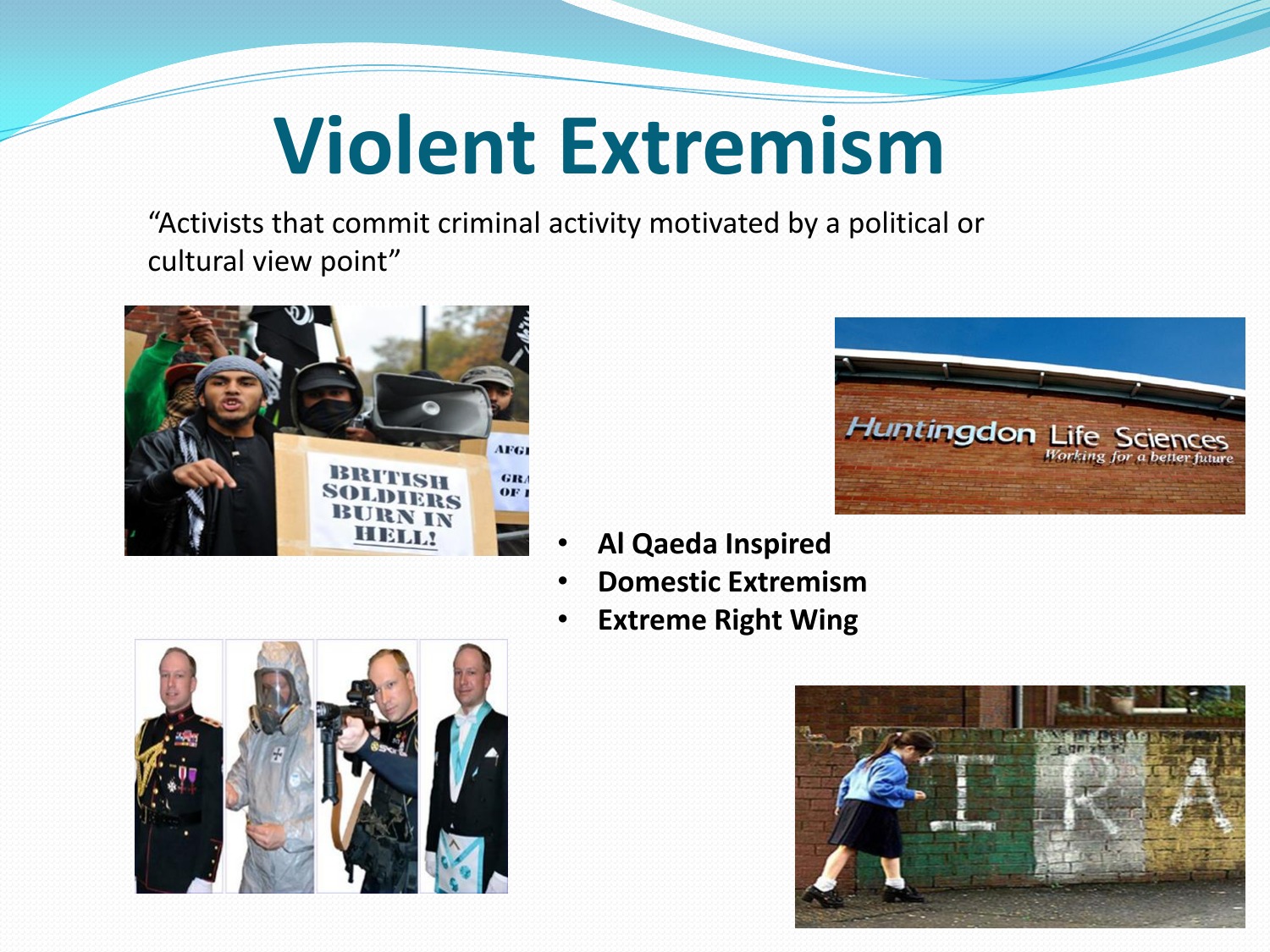# Threat Level

- The threat level to the UK from international terrorism has been raised to SEVERE: an attack is highly likely.
- This is related to the developments in Syria and Iraq where groups are planning an attack in the UK, not to specific communities.



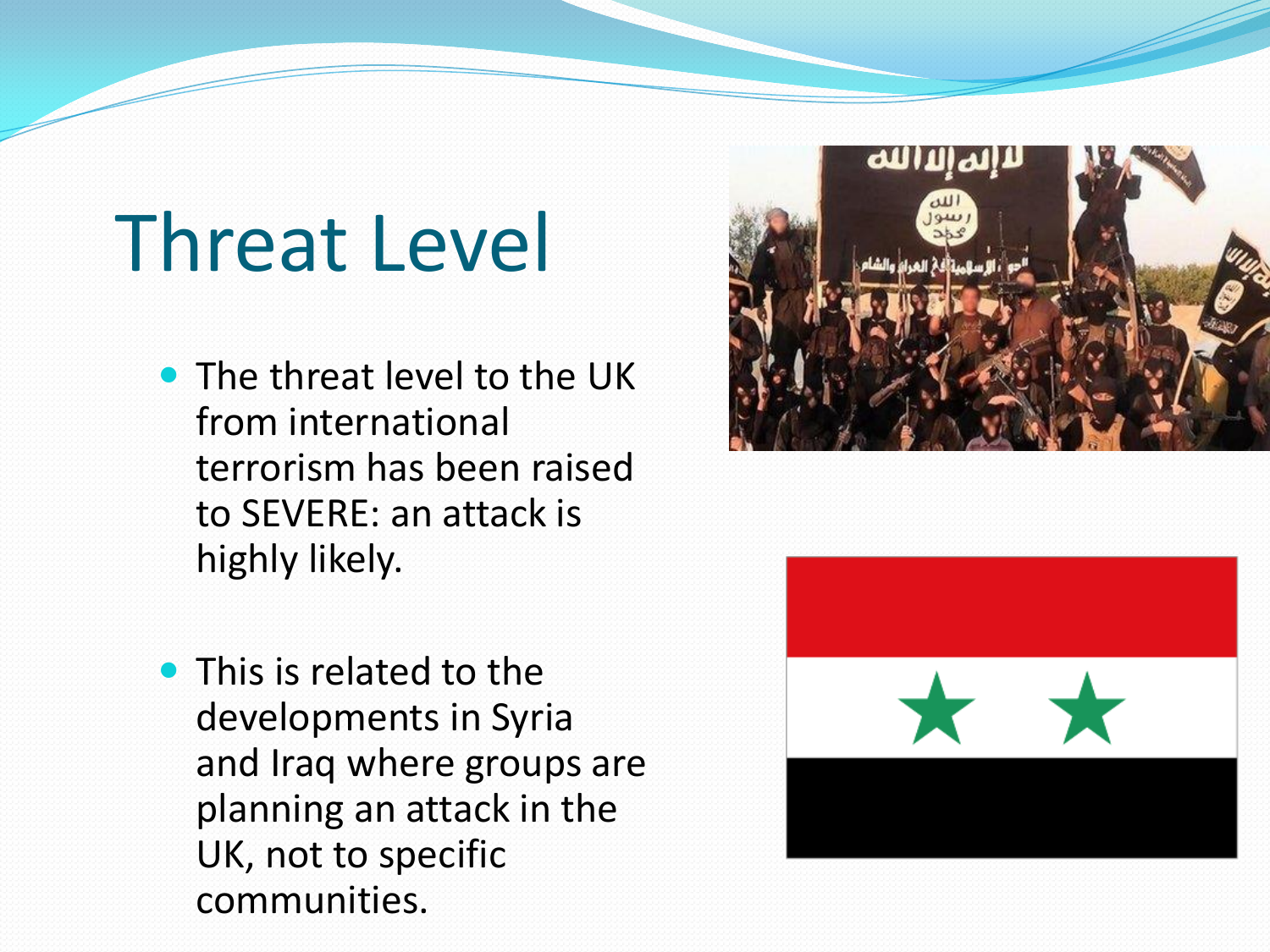Prevent aims to stop people becoming terrorists or supporting terrorism…

- What does 'Safeguarding' mean to you?
- DFE document 'Keeping children safe in education':-

'*Protecting children from maltreatment; preventing impairment of children's health or development; ensuring that children grow up in circumstances consistent with the provision of safe and effective care; and taking action to enable all children to have the best outcomes.'*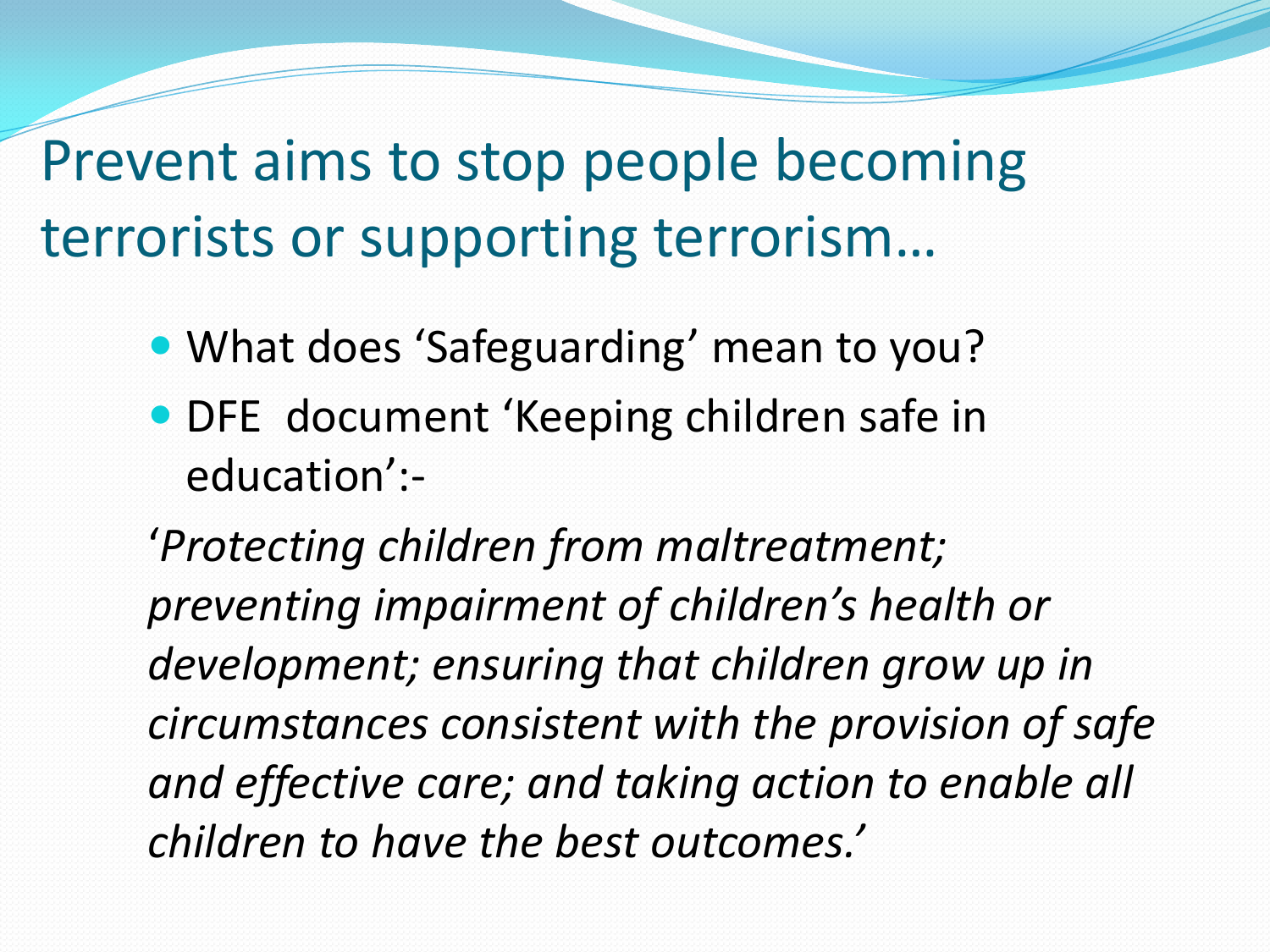# Terrorism?







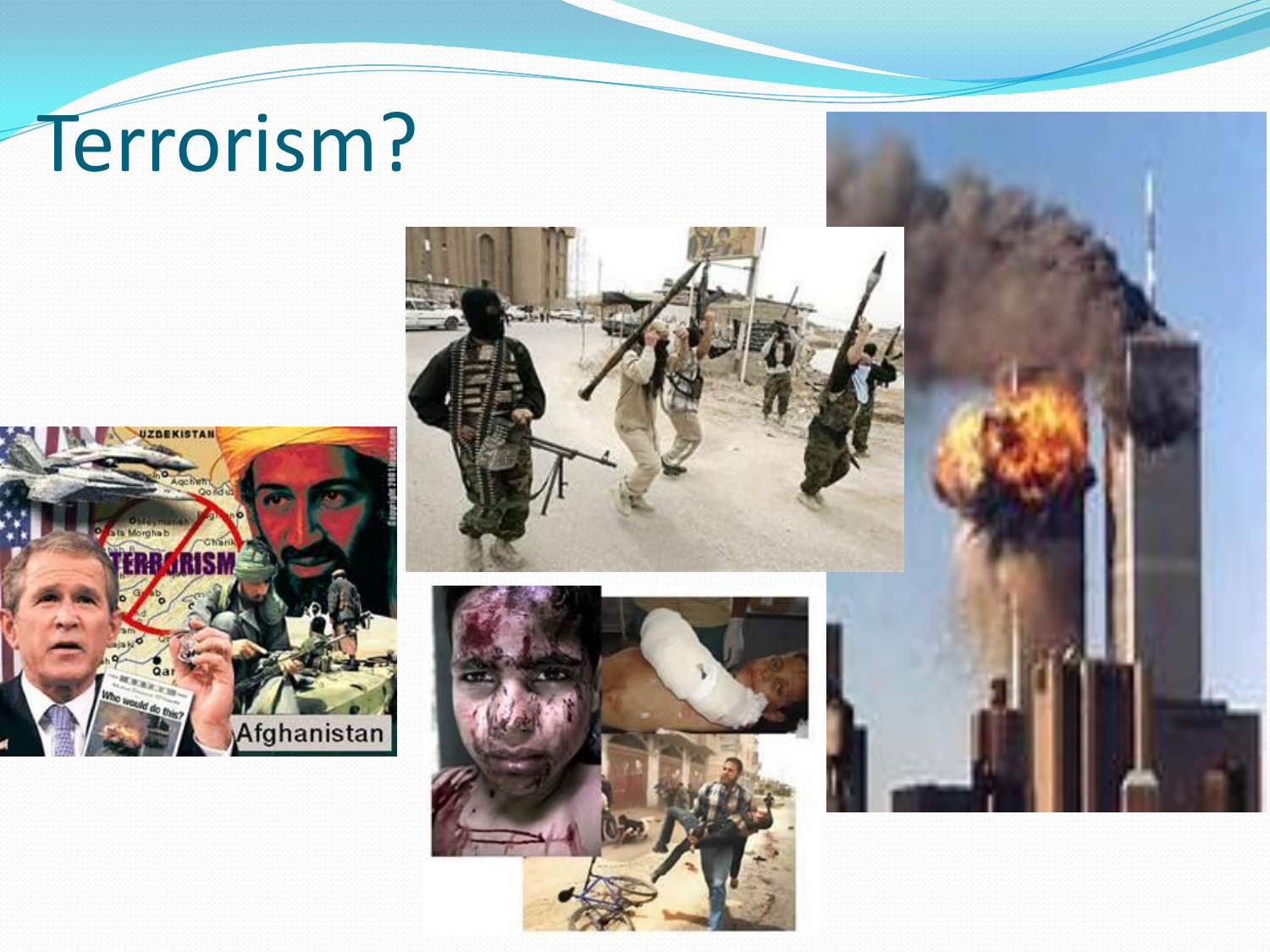# **Safeguarding & Terrorism?**

- When we think of terrorism, we most often think of the attacks in the pictures that we have just seen – those we see in the news and media.
- These pictures show the acts of violence themselves.

**If this was an iceberg, the acts of violence would be the exposed part of it – the tip.....**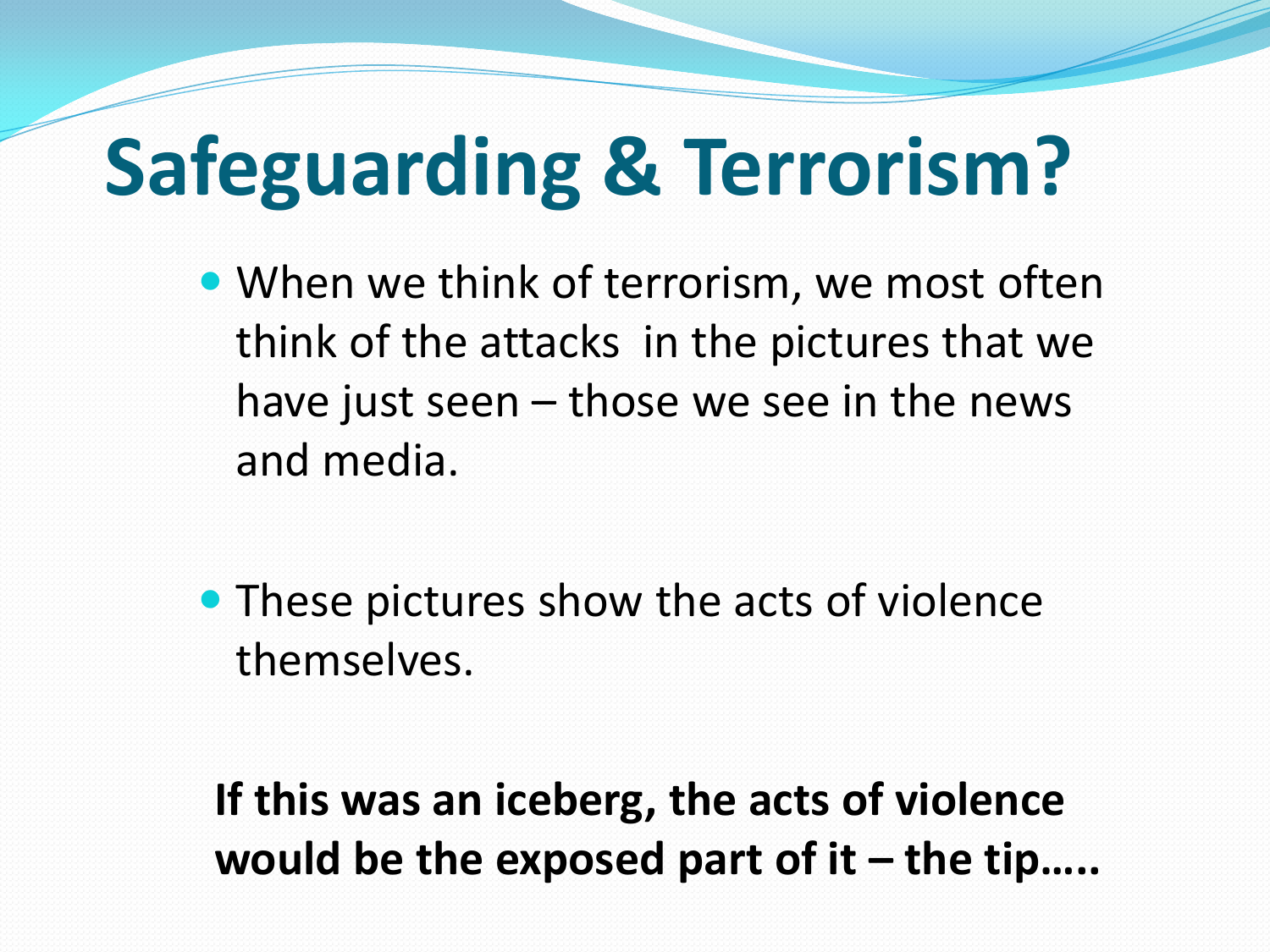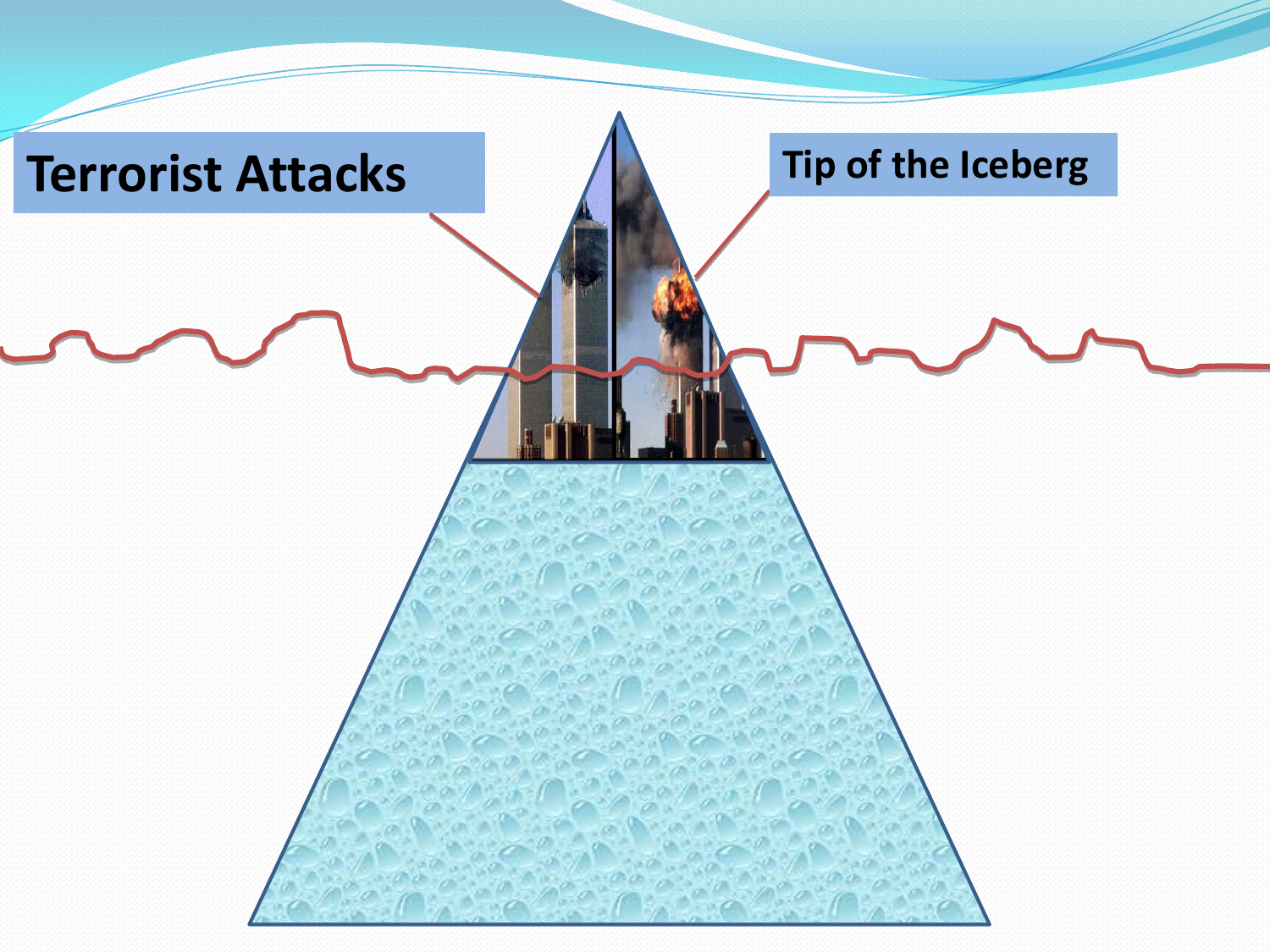#### **Terrorist Attacks**

**Criminal and non-criminal Activity & Behaviour Organisation Information Social Media Finance Networking Grooming Exploitation Radicalisation Using Violence & Murder**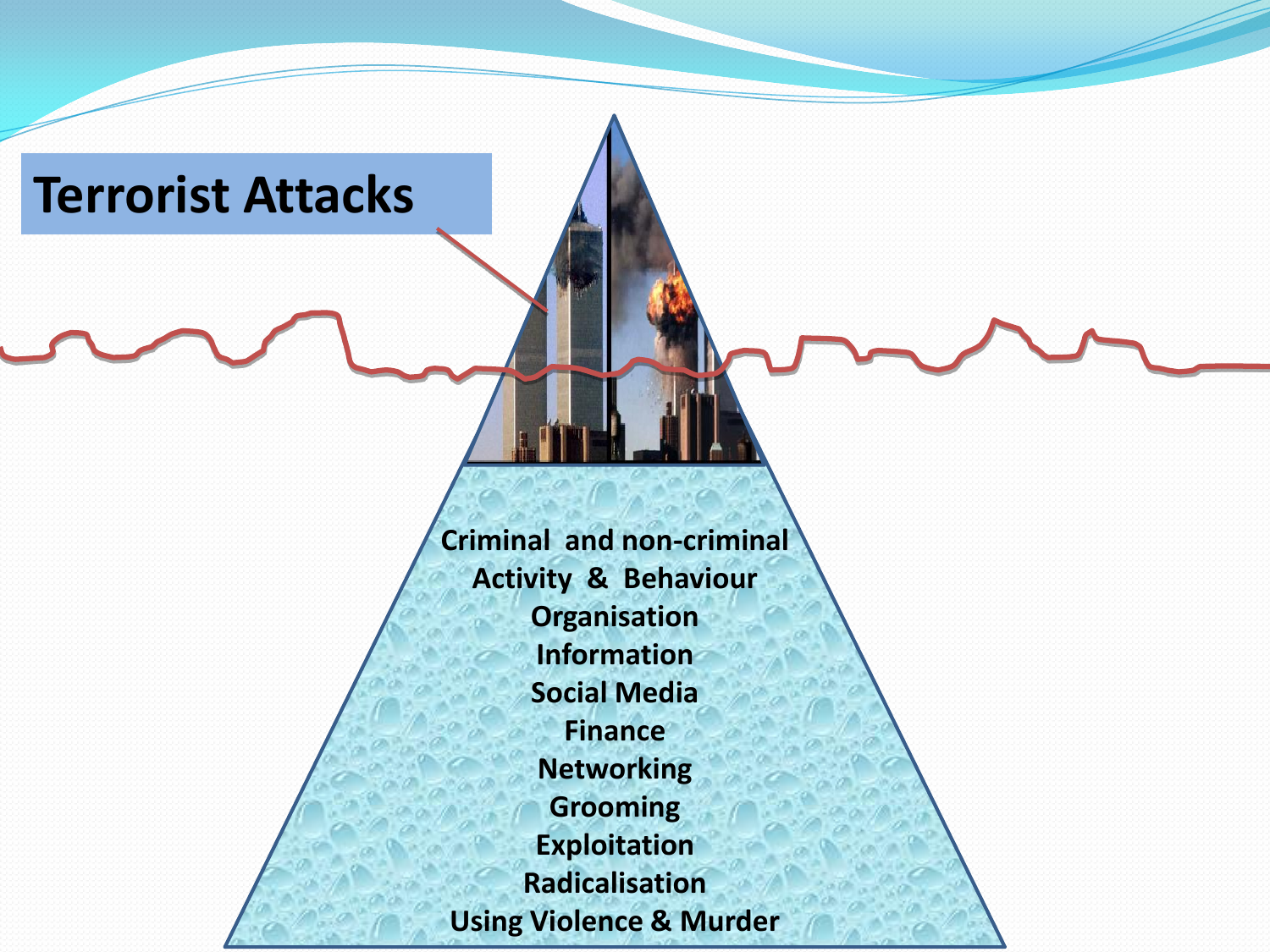#### Case study 1: Sammi Adolescent Al Qa'ida

#### influence

#### **Overview**

A young man, Sammi, begins to play up at school – citing problems with his parental relationships, as well as an apparent disillusionment with the way people are practising his faith.

Sammi is a young person who has been Safeguarded under Prevent, (*although Prevent helps people of all ages)*

Far Right; AQ; ISIL; Animal Rights activism; or Environmental terrorism that encourages violence – today we don't need to understand the ideologies or ideas that are promoted, more the way they work to hook in the vulnerable.

**So let's start with Sammi's story... Video 2**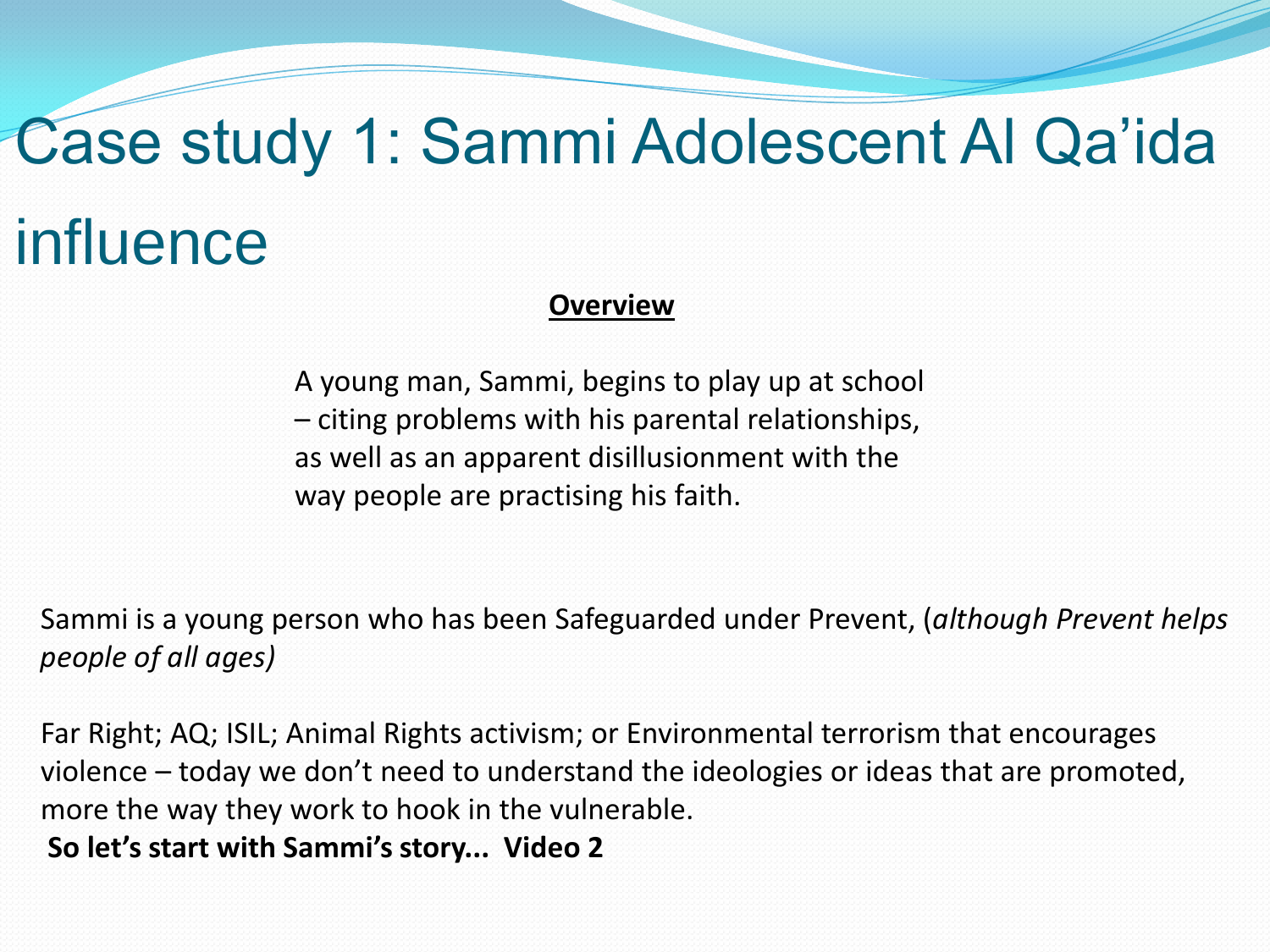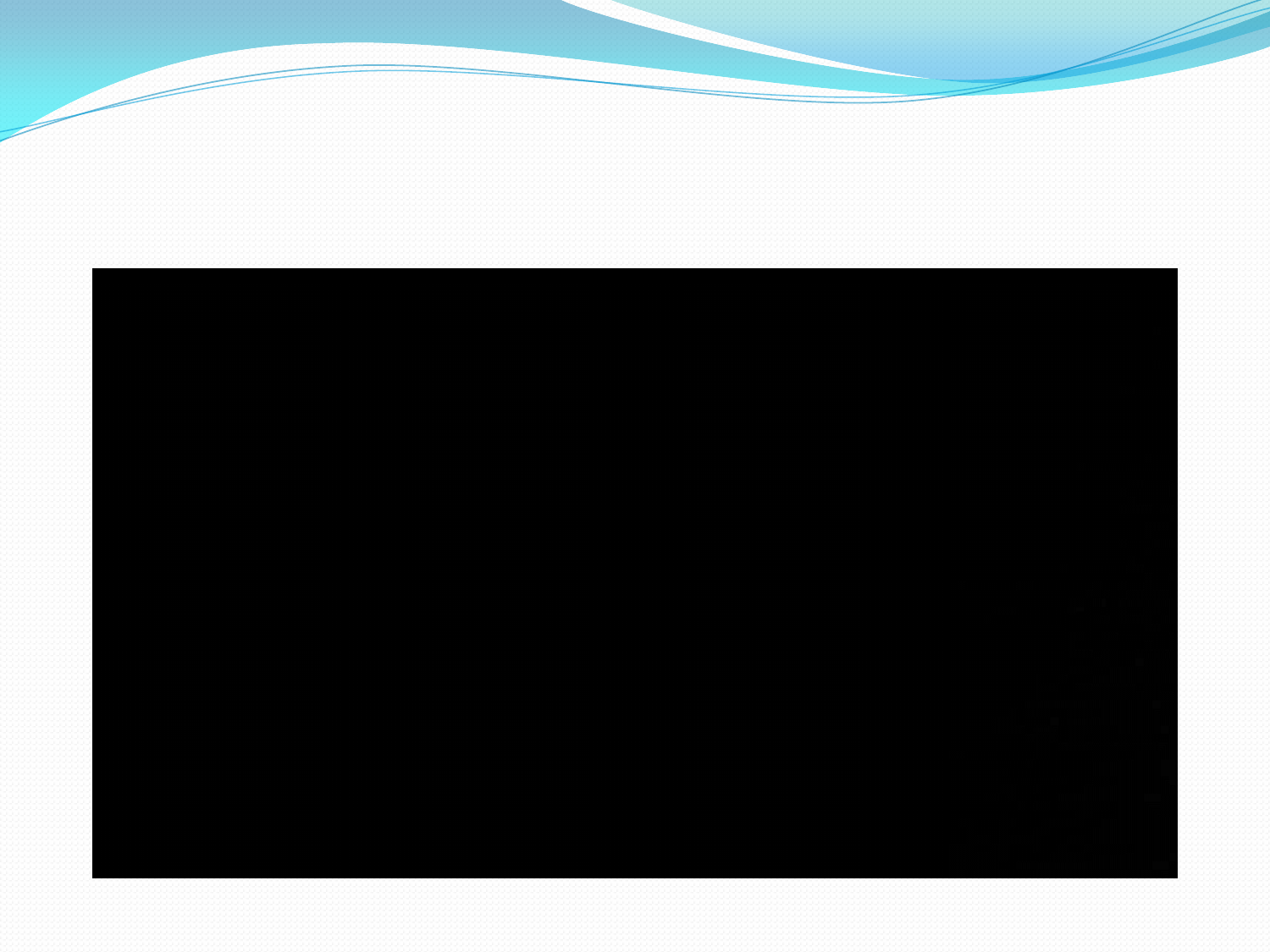#### Prevent In Action

What factors could make someone susceptible or vulnerable to carrying out or supporting violent, criminal or terrorist acts?

#### **External Factors**

- **Religion**
- Peers
- Social Media
- Recession

#### **Personal Indicators**

- Family Breakdown
- Identity
- Substance Abuse
- Mental Health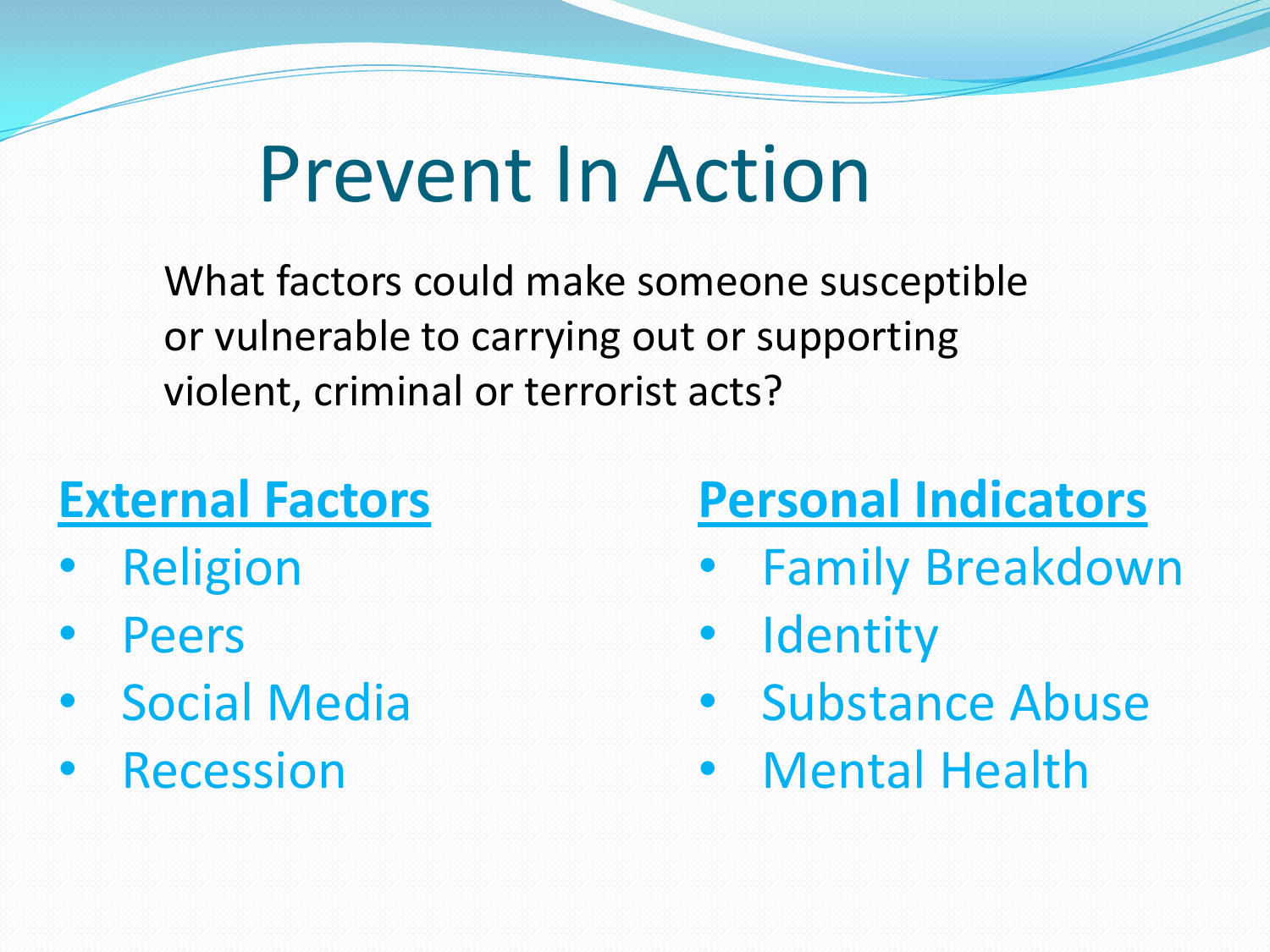#### Vulnerabilities

- Feelings of anger, grievance and injustice
- **Feelings of threat and insecurity**
- Need for an identity, meaning and belonging
- Need for status
- Need for excitement, comradeship and adventure
- Dominance and control
- Susceptibility to indoctrination, group thinking
- Political and moral motivation
- Opportunistic involvement
- Family or friends support extremism
- **Transitional period in life**
- **Group influence and control**
- Mental Health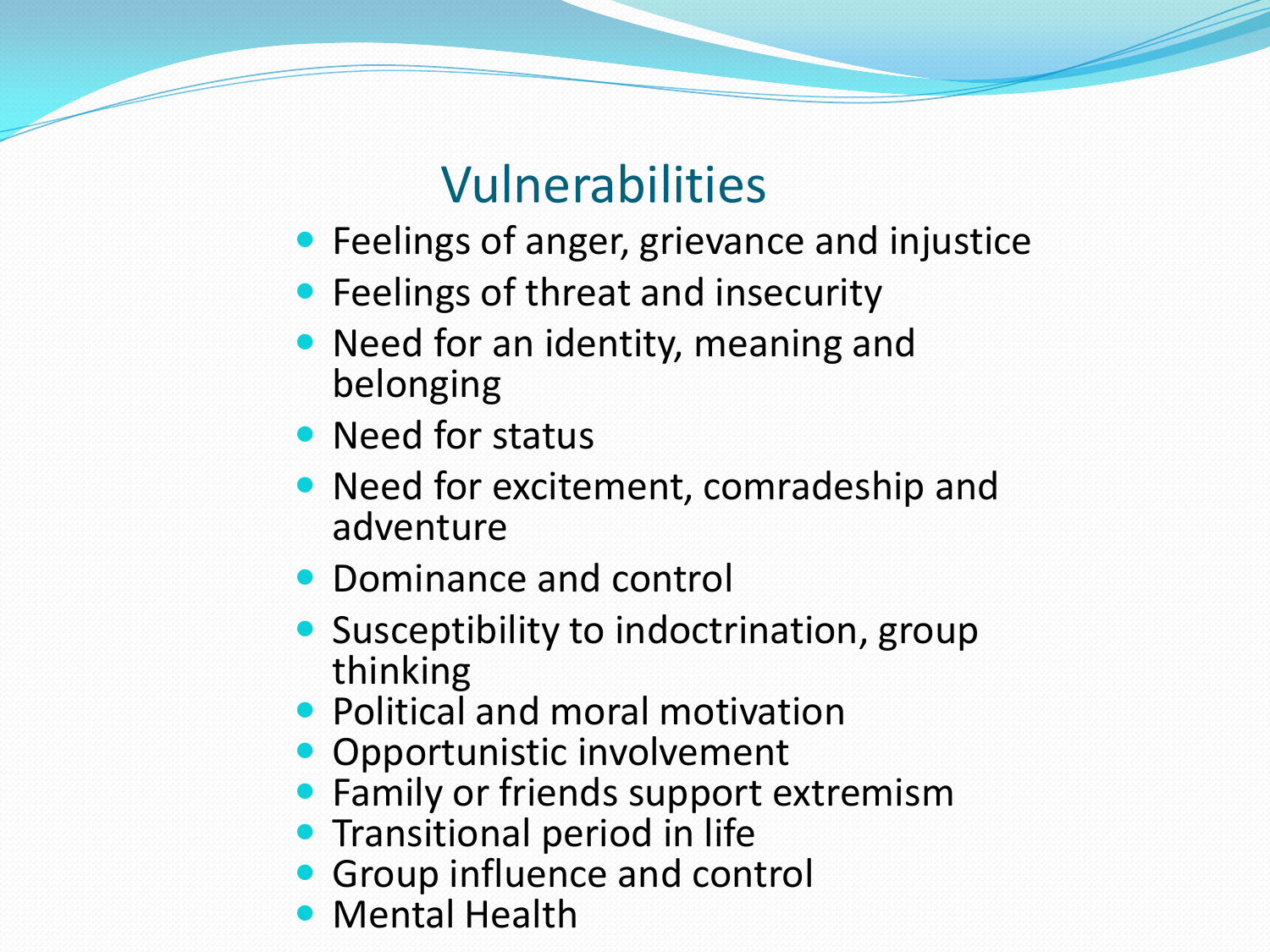### Students at Manor Green?

What vulnerabilities do our students have?

- Feeling isolated/ wanting a sense of belonging
- Not able to recognise risks
- Take things literally
- Inability to understand motivation of others
- Anger
- Fairness
- **Being frustrated**

All of us at times may share feelings or influences such as these. Often what's missing for the vulnerable individual feeling lost or frustrated is a support network to address those feelings.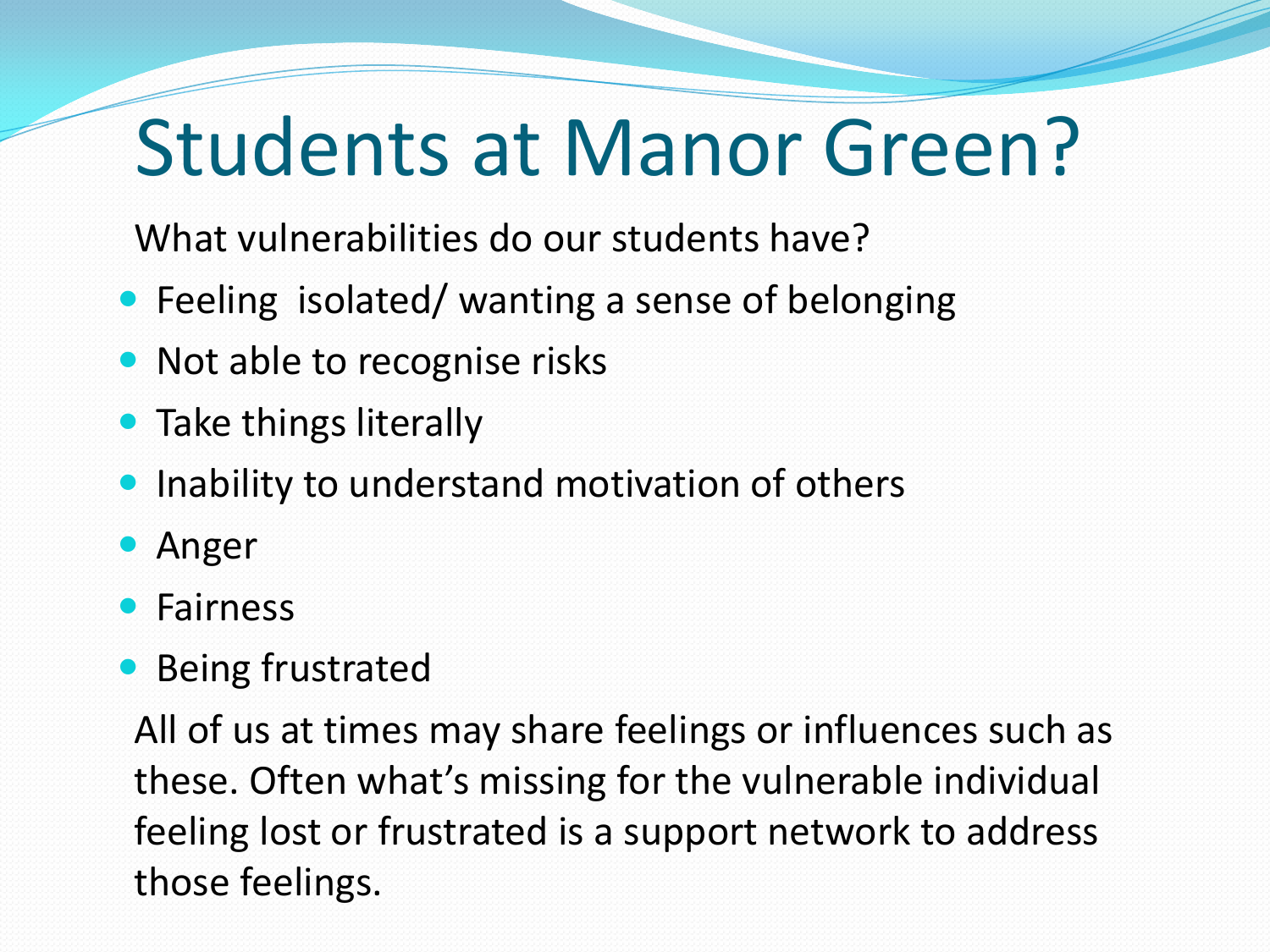# **The Risk of Radicalisation**

Radicalisation is the process where someone has their vulnerabilities or susceptibilities exploited towards crime or terrorism – most often by a third party, who have their own agenda.

Video 3: The risk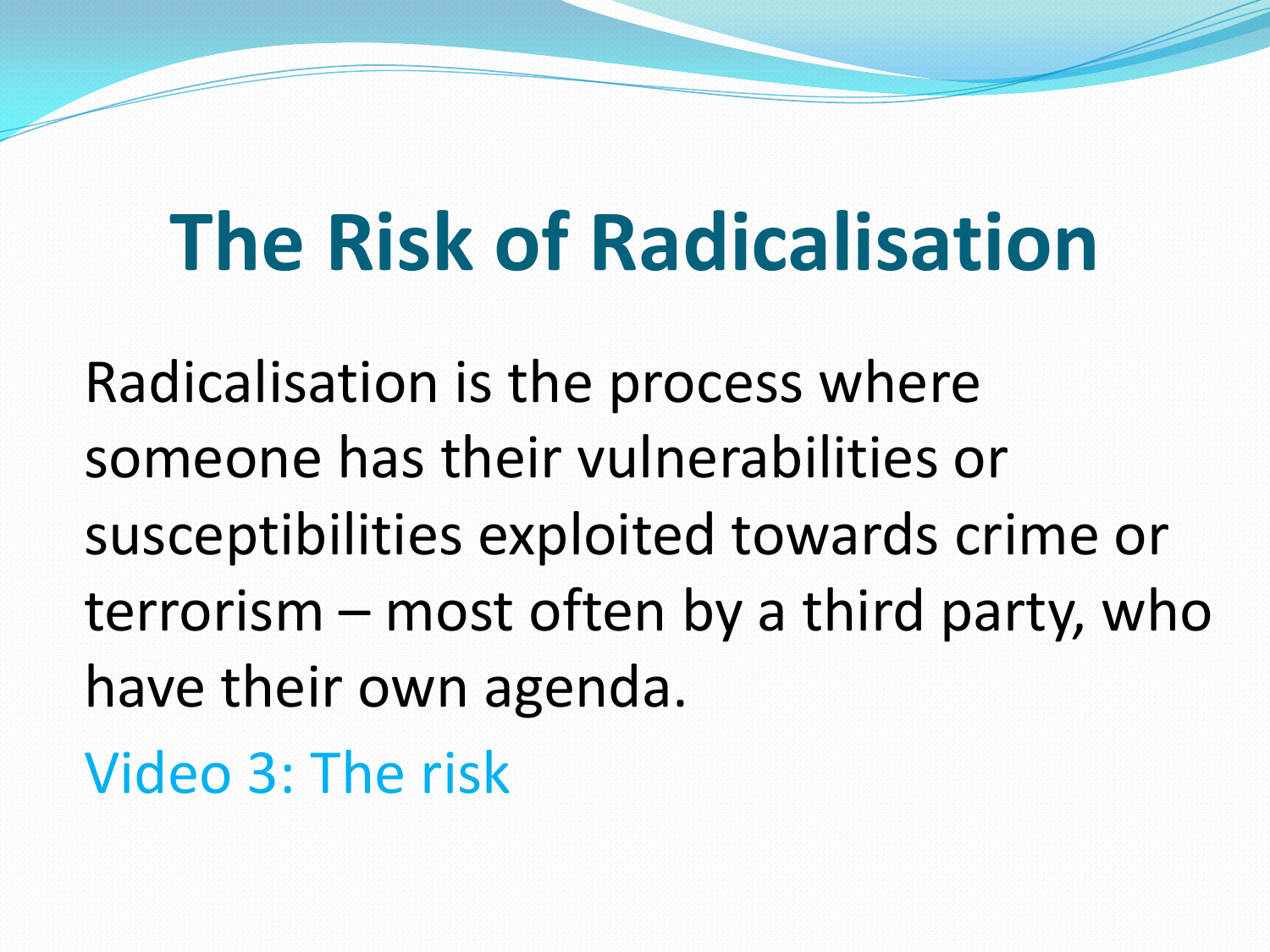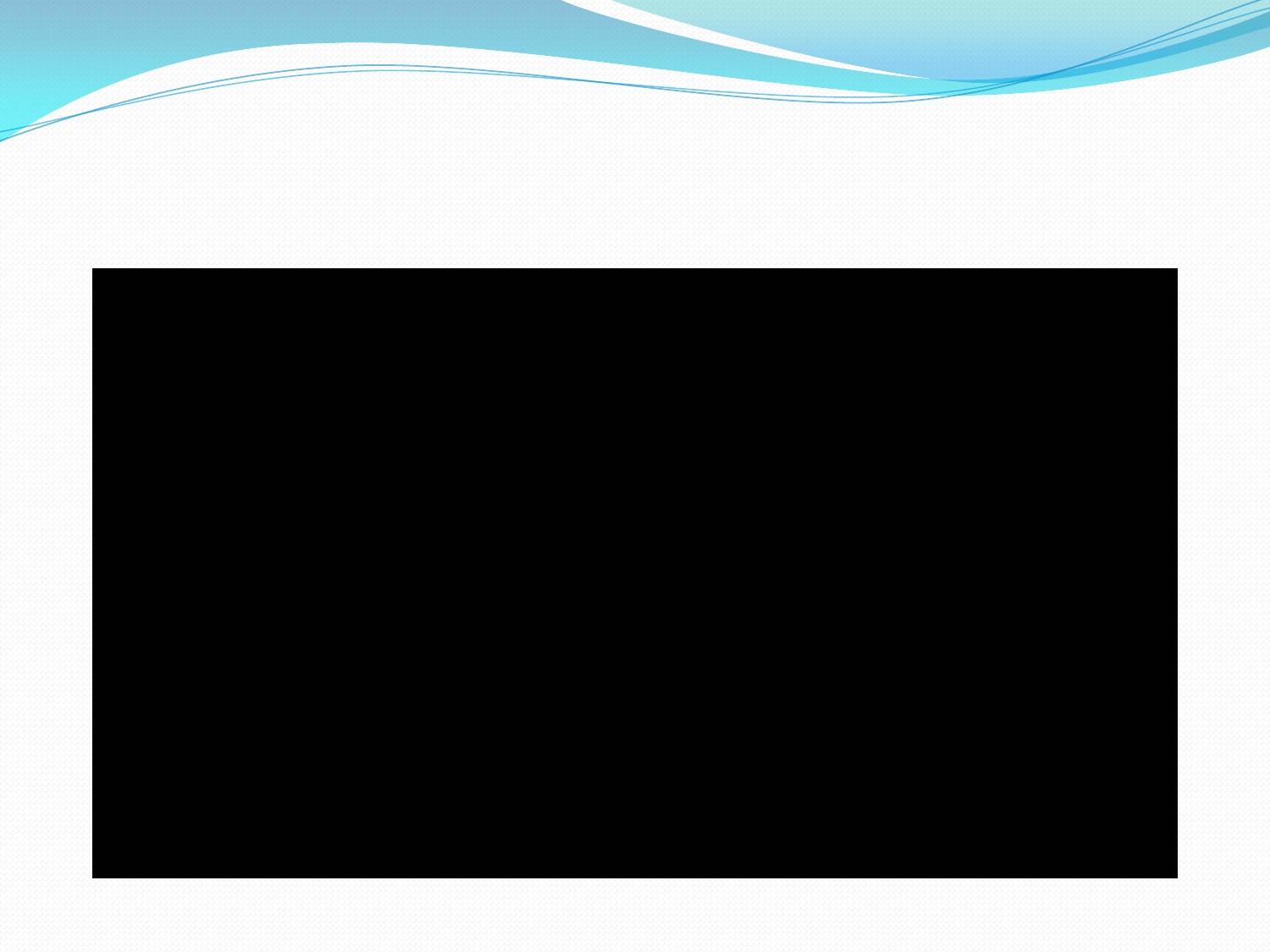### **Behaviours**

What could be the signs and behaviors that someone needs our help or gives us cause for concern?

 **Emotional Behaviour** – are they angry or displaying mood swings?

Short Tempered, Angry, Withdrawn, Depressed, Crying

**• Verbal Behaviour** – perhaps they are expressing opinions that are at odds with our shared values.

Fixated on a subject, Closed to new ideas, Change in language

Asking inappropriate questions

- **Physical Behaviour** don't just think appearance, but also what they do ? Use of Internet , Attendance, Change of routine
- Improved Behaviour Remember sometimes there may be an improvement in behaviour as with any grooming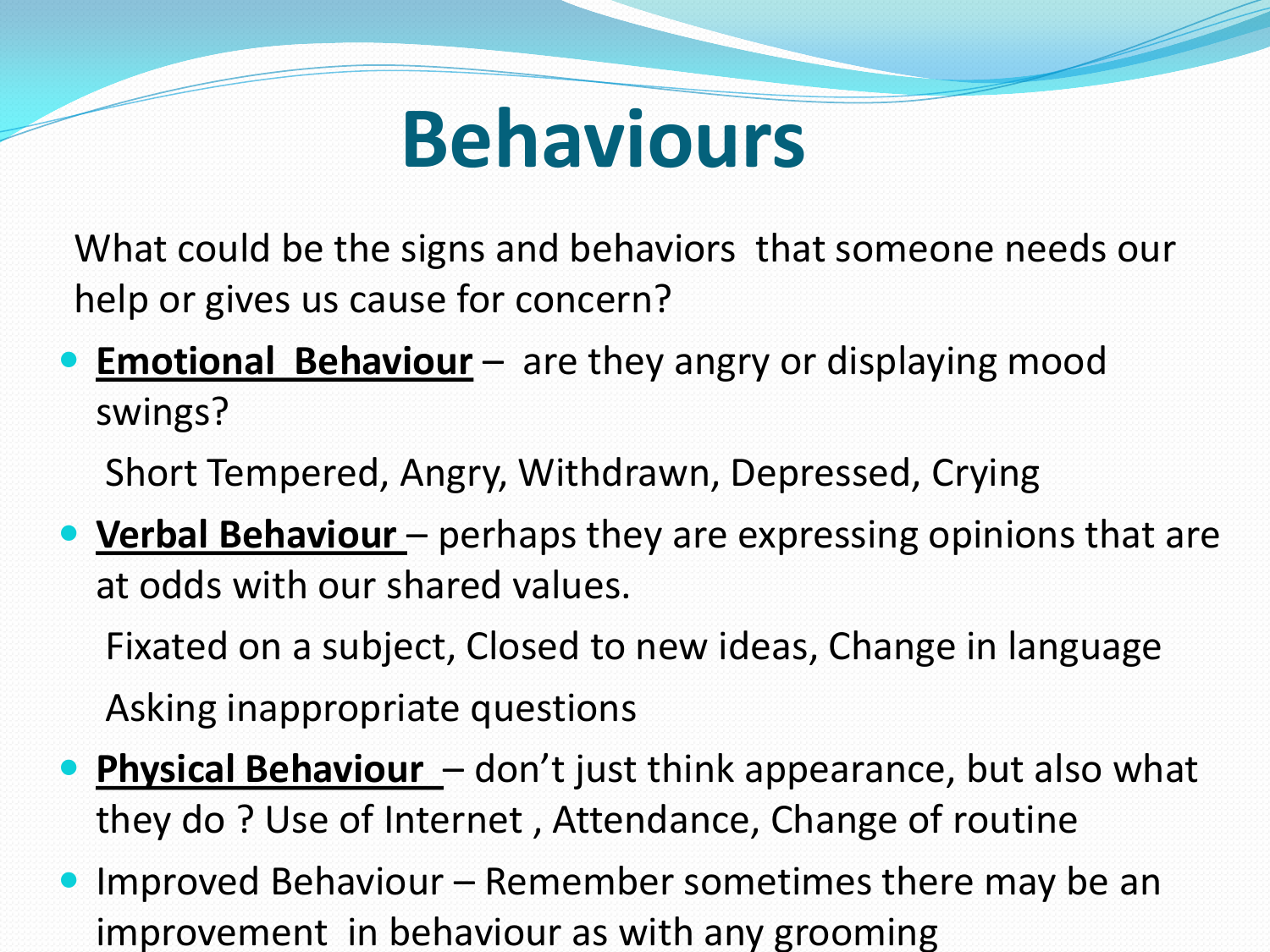### **Behaviours**

The motivators for this list of behaviours could be all sorts of reasons – and the likelihood that terrorism is driving them is very small. But we need to accept that is a possibility – no matter how remote.

The most important thing though is to do something…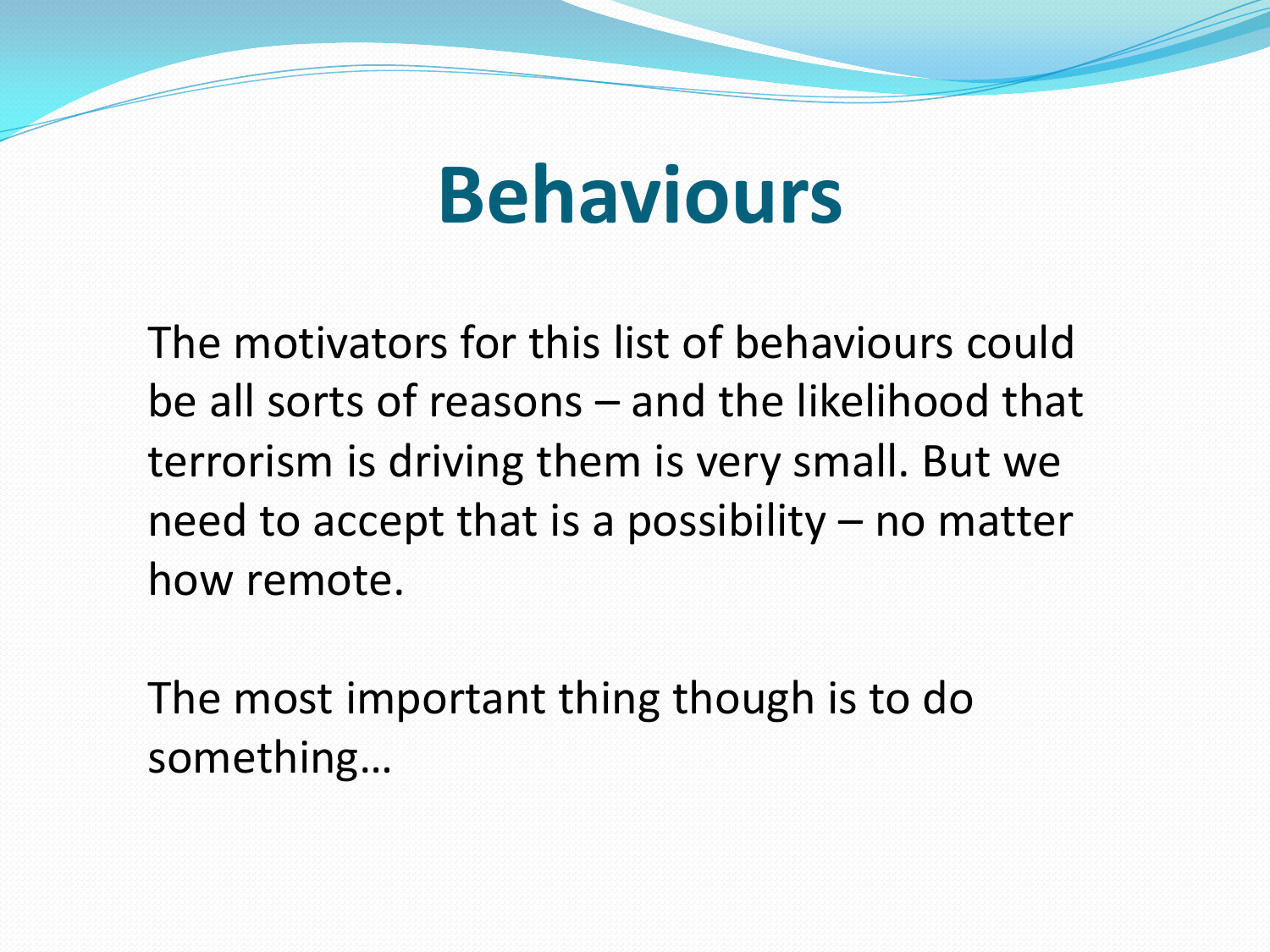#### **Case Study 2 : 'Callum' Far right extremism**

#### **Overview Video 4**

**A pupil, Callum, is becoming increasingly intimidating to other students.** 

**It's then reported that he is contributing to a Facebook page that appears to be promoting a violent Far Right ideology.**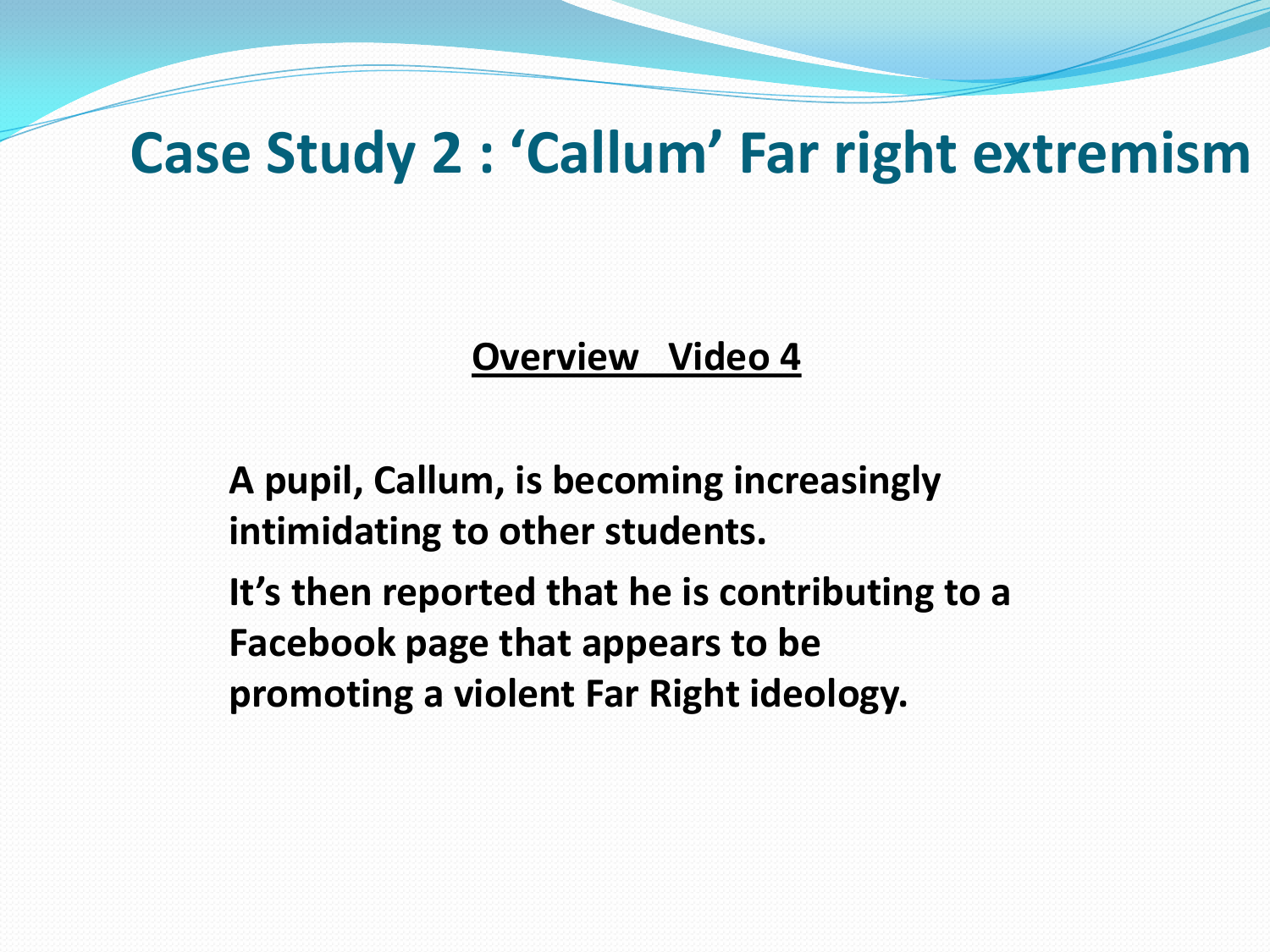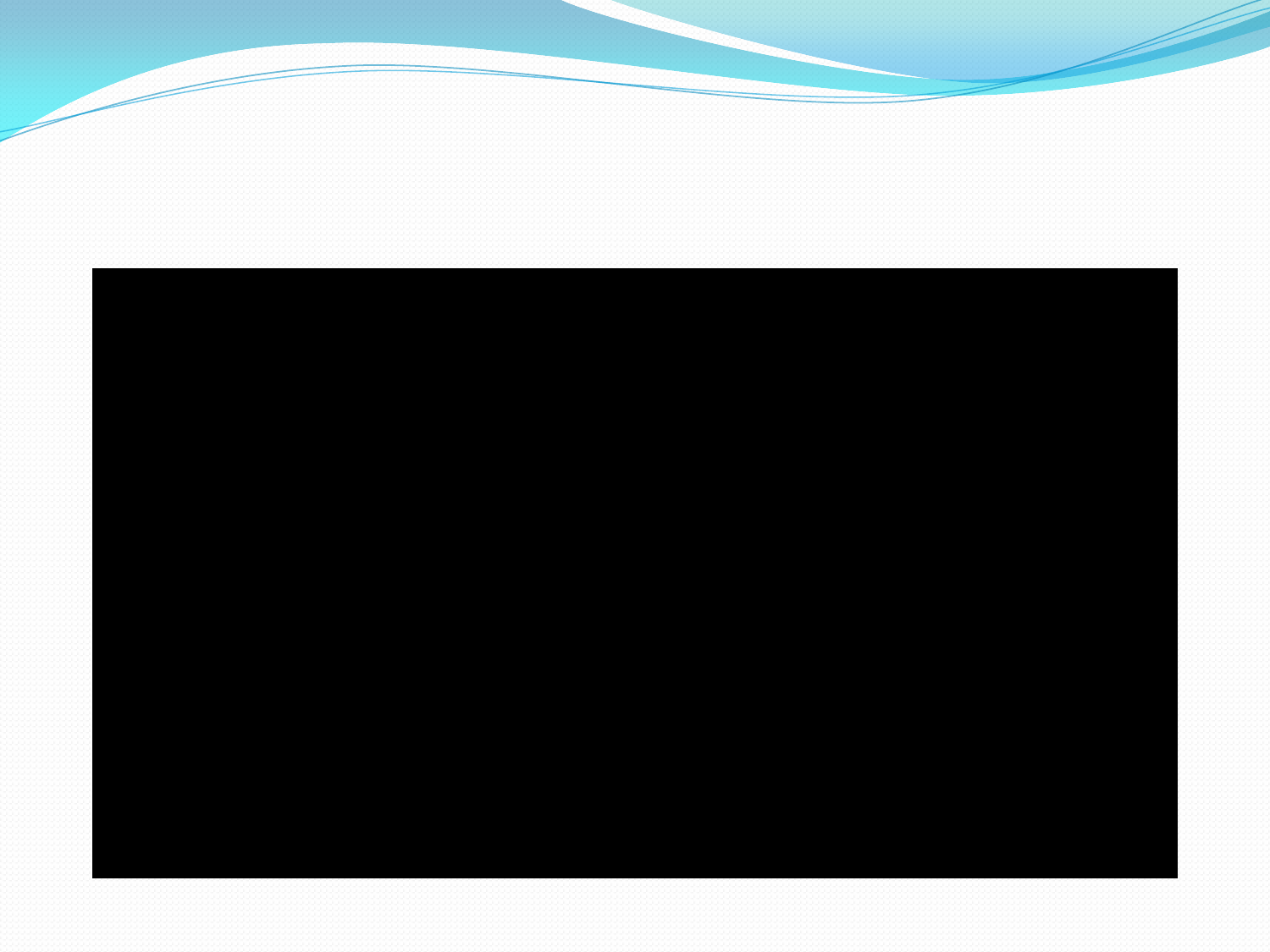## Action Plan

- **Notice**
- **Check**
- **Share**

 **While the risk is rare, it's not one we can ignore. Everyone therefore needs to NOTICE, CHECK and SHARE so that concerns are properly considered**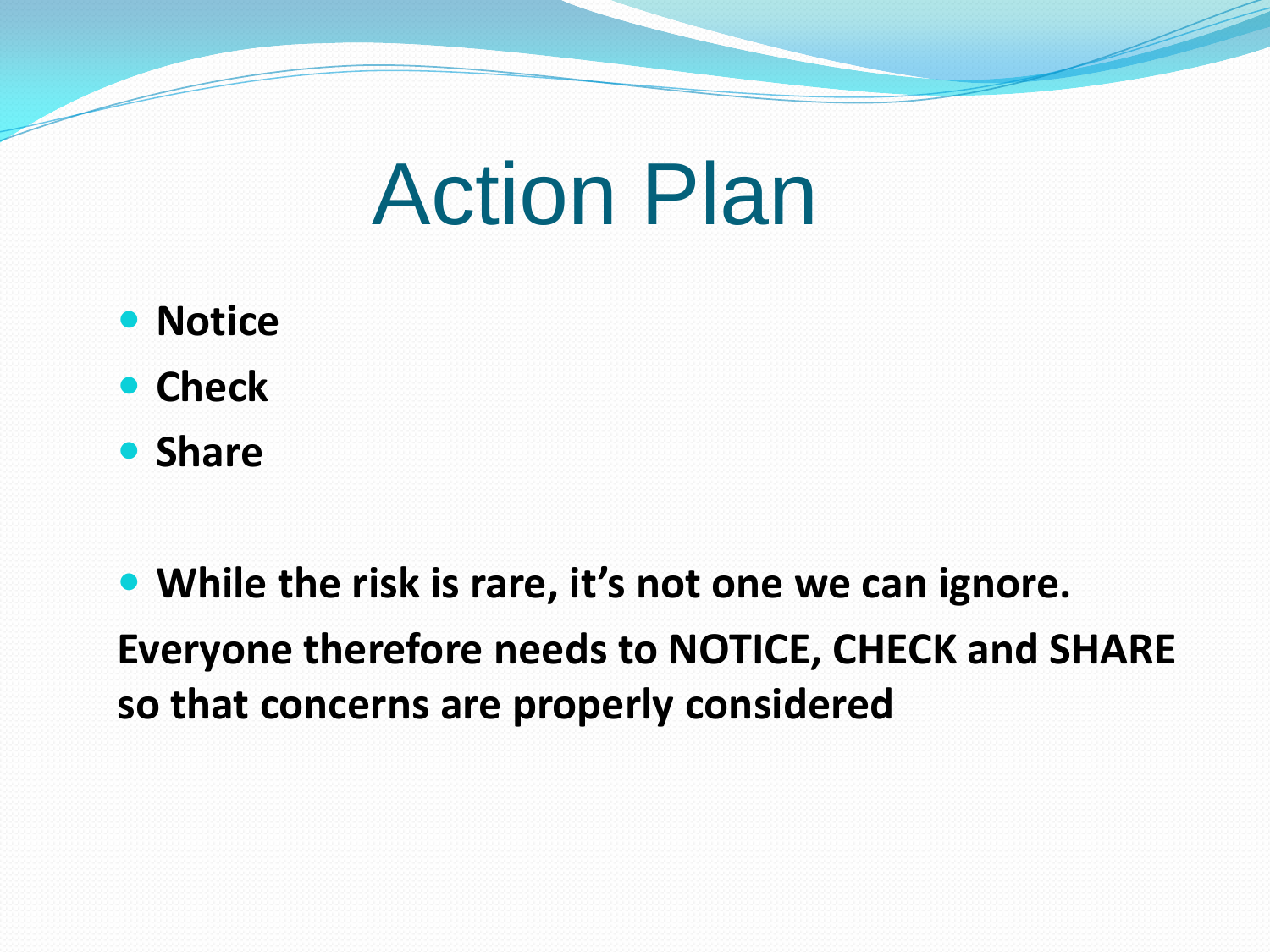### Referrals and Interventions

Whilst support for the vulnerable students may come from the School or other organisations and community groups, there will be times when the support needed is beyond that. Some of the case studies we have watched talk of cases being shared with a multi-agency panel.

- In England and Wales this is often a process chaired by the Local Authority, known as Channel.
- In Scotland this is often a process called Prevent Professional Concerns (PPC).

Here's a short film explaining how this multi-agency approach

Works Video 5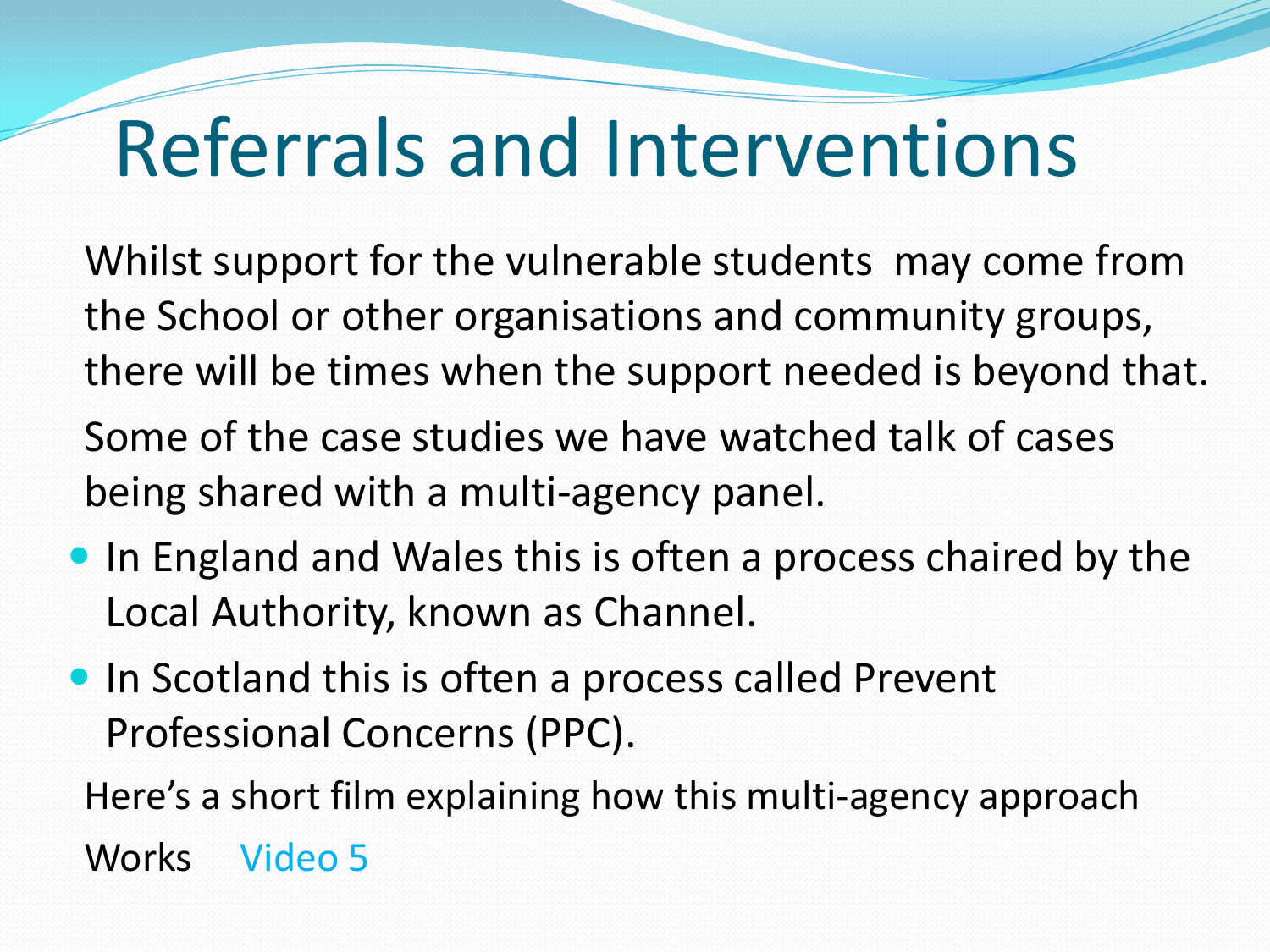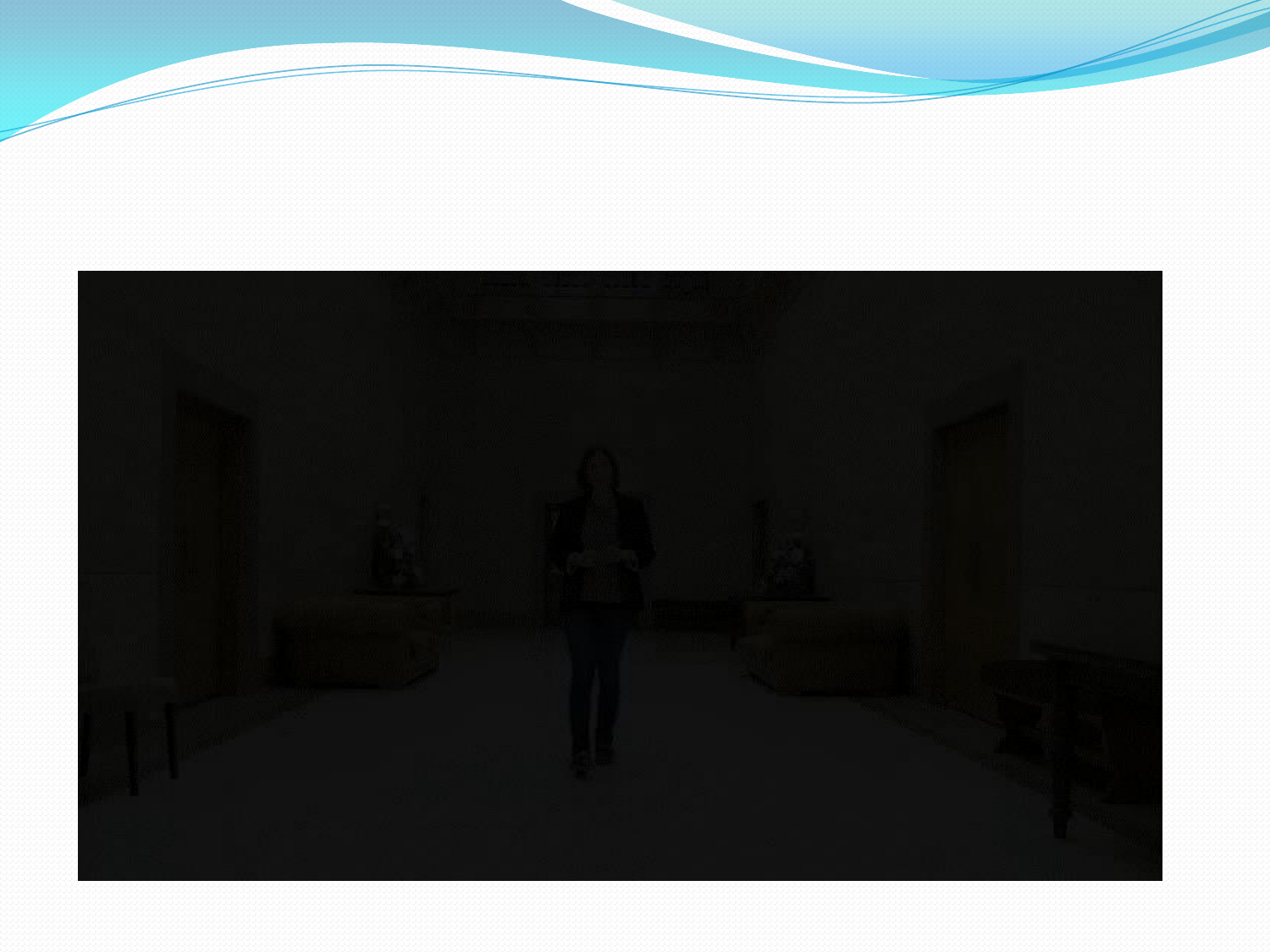#### How to report concerns

In School : Any concerns should be raised with the Safeguarding Leads on the concern form in the usual way.

#### Out of School:

- Crime stoppers 0800 555 111
- **If urgent 999 or 101 for non-emergency**
- Anti-Terrorist Hotline 0800 789 321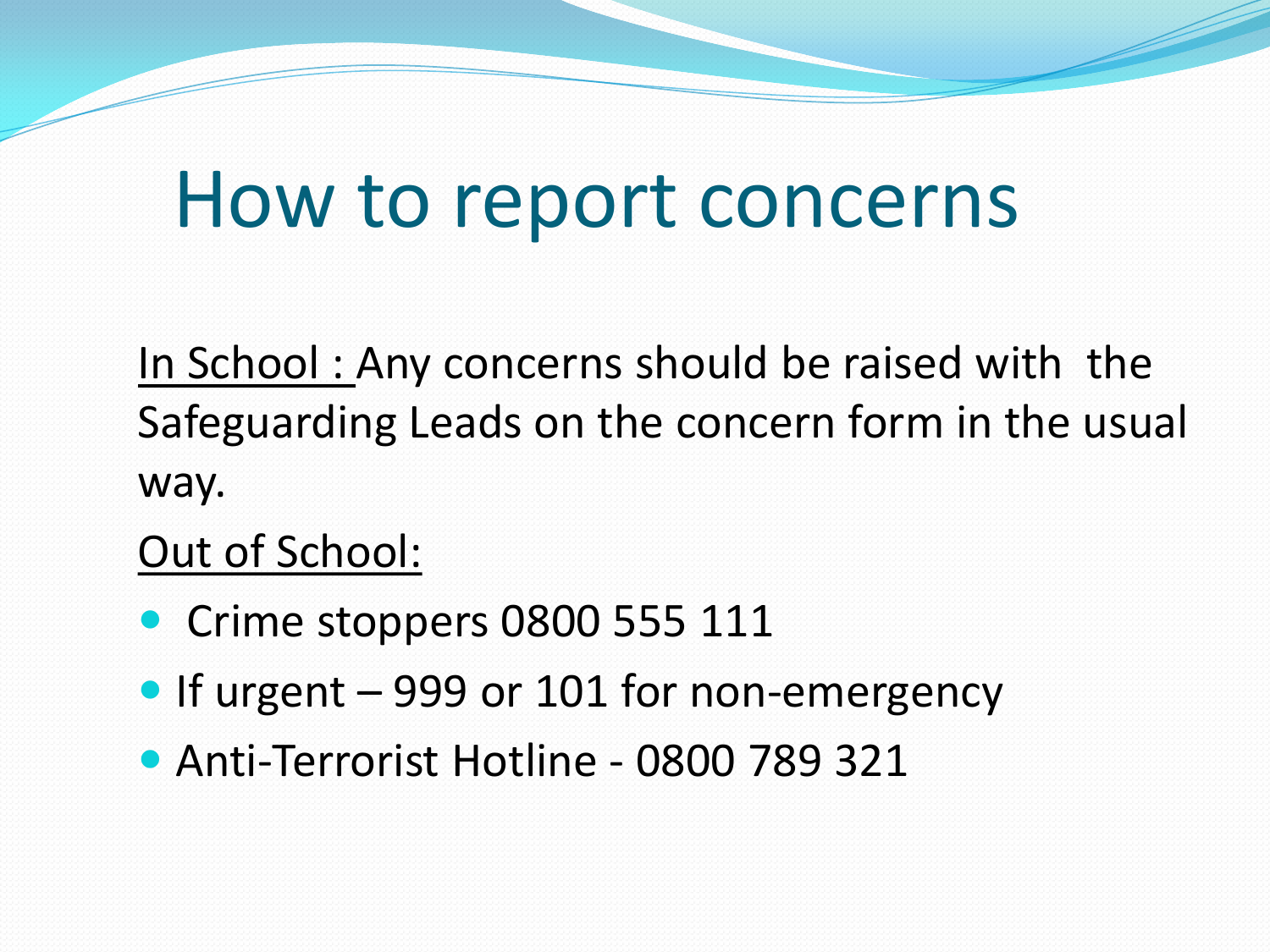### Channel

Channel goes through a process of NOTICE, CHECK, SHARE.

- The Local Authority NOTICES a concern when it is bought to their attention.
- The Police CHECK the validity of that concern.
- And the concern is then SHARED with the panel as a whole.

At Manor Green, referrals are made in the first instance to multiagencies in RBWM are made by the Safeguarding Officers, who can also gain advice from their local PEO, (Prevent Engagement Officer).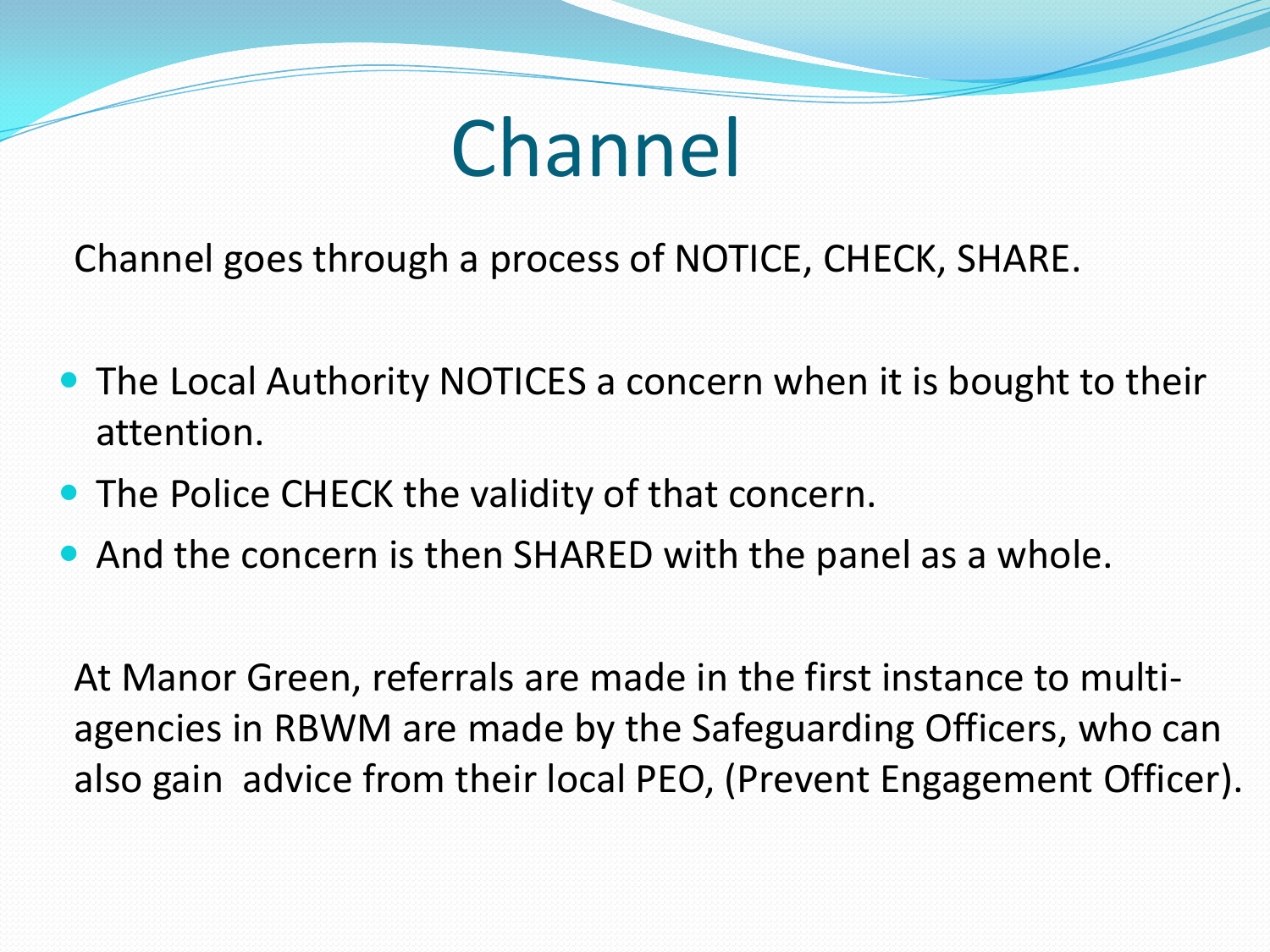

In the video Pinakin Patel talks about the three areas that support normally comes from:

- Existing Local Services e.g. employment, education, housing, drug and alcohol support
- Community Groups/Local Initiatives e.g. Youth Groups; Support Groups
- Mentoring e.g. Lifestyle, Theological, Ideological

#### **Video 6**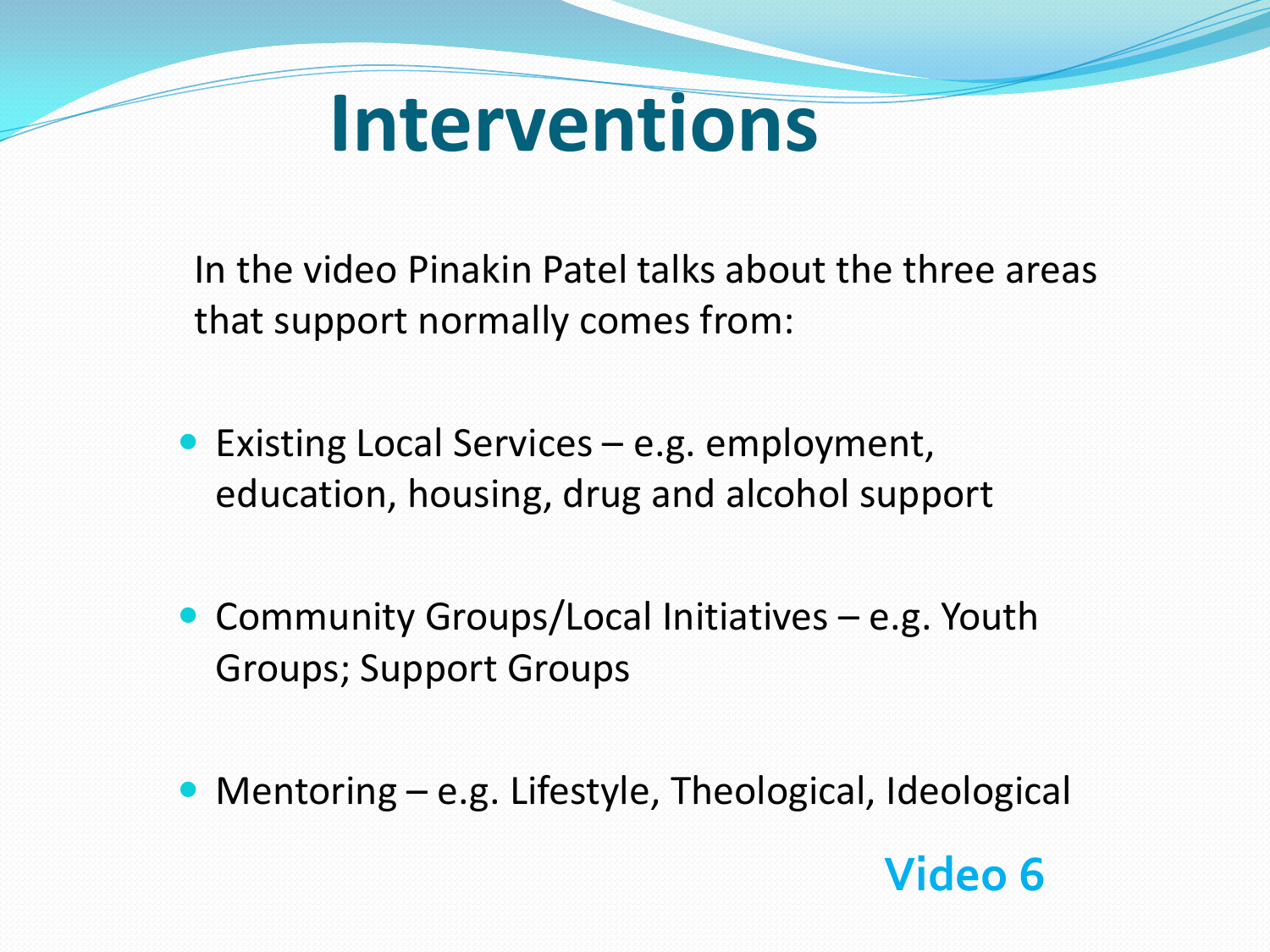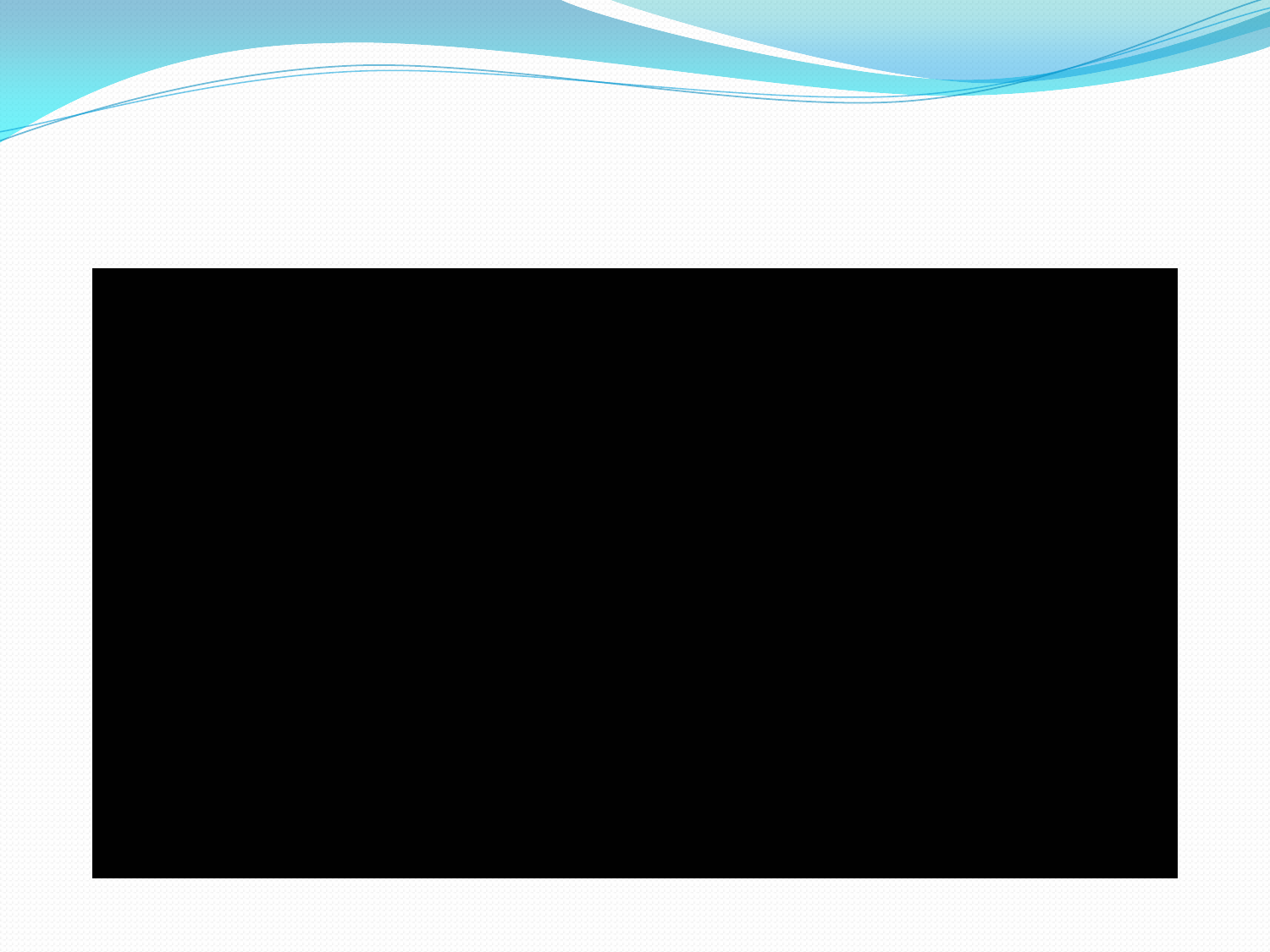### The Channel Process